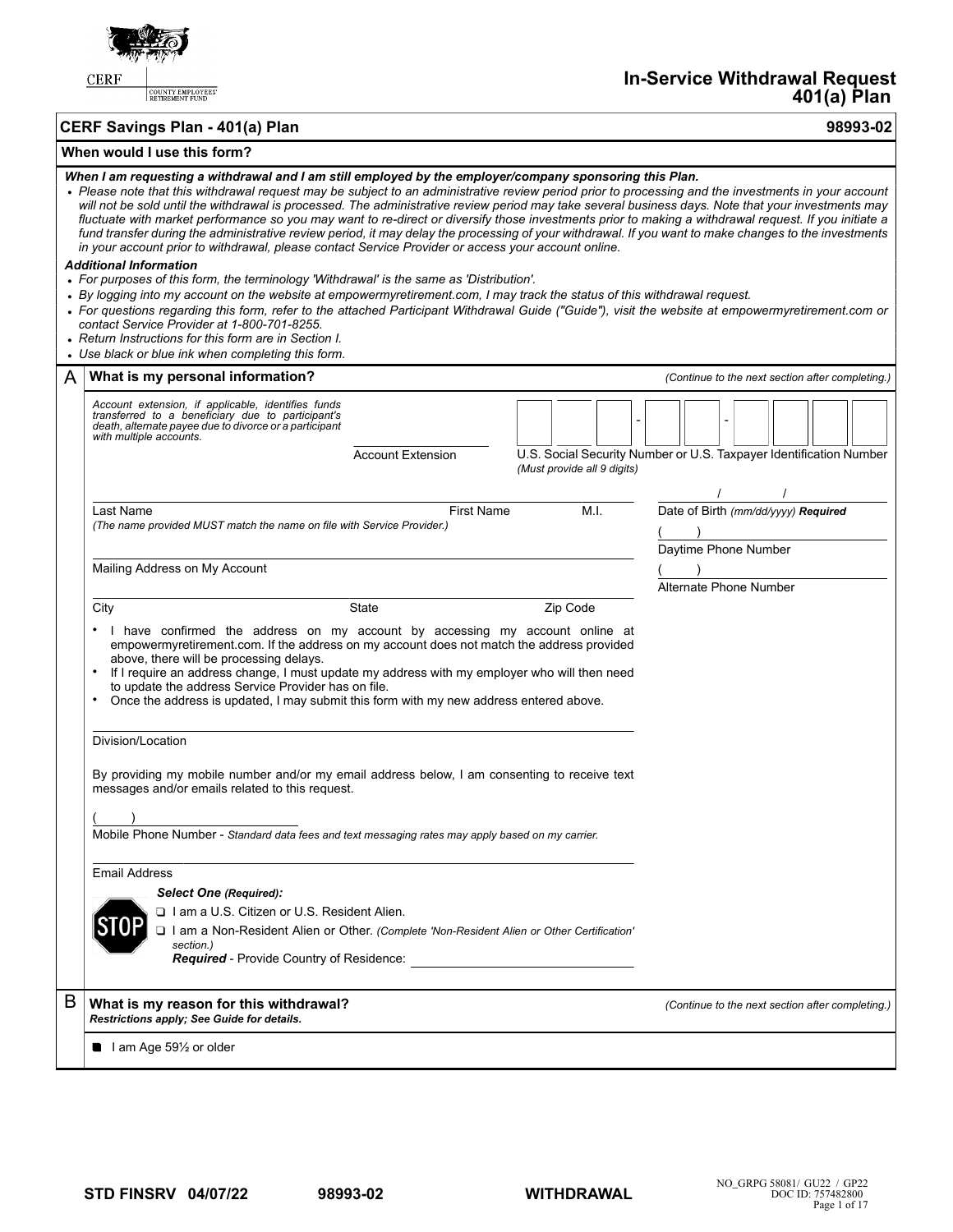|   |                                                                                                                                                                                                                                                                        |                                                                                  |                                                          |                 |             |                                                                      |                                                                                                       | 98993-02                                                                                                                                                                                                                                                                                                |
|---|------------------------------------------------------------------------------------------------------------------------------------------------------------------------------------------------------------------------------------------------------------------------|----------------------------------------------------------------------------------|----------------------------------------------------------|-----------------|-------------|----------------------------------------------------------------------|-------------------------------------------------------------------------------------------------------|---------------------------------------------------------------------------------------------------------------------------------------------------------------------------------------------------------------------------------------------------------------------------------------------------------|
|   | Last Name                                                                                                                                                                                                                                                              | First Name                                                                       |                                                          |                 | M.I.        | U.S. Social Security Number                                          |                                                                                                       | Number                                                                                                                                                                                                                                                                                                  |
| C | What type of withdrawal and how much am I requesting?<br>100% withdrawal will be the Maximum Amount Available.                                                                                                                                                         |                                                                                  |                                                          |                 |             |                                                                      |                                                                                                       | (Continue to the next section after completing.)                                                                                                                                                                                                                                                        |
|   |                                                                                                                                                                                                                                                                        |                                                                                  | will be processed as soon as administratively feasible.) |                 |             |                                                                      |                                                                                                       | Effective Date: (Required if requesting a future dated withdrawal within the next 180 days. If left blank and request is in good order, withdrawal                                                                                                                                                      |
|   | □ Payable to Me as a One-time Withdrawal - If a percentage or dollar amount is not provided, 100% of the account balance will be liquidated.                                                                                                                           |                                                                                  |                                                          |                 |             |                                                                      |                                                                                                       |                                                                                                                                                                                                                                                                                                         |
|   |                                                                                                                                                                                                                                                                        |                                                                                  |                                                          |                 |             |                                                                      |                                                                                                       |                                                                                                                                                                                                                                                                                                         |
|   | $\Box$ Net Amount (The amount I will receive after applicable income taxes and fees are withheld.)                                                                                                                                                                     |                                                                                  |                                                          |                 |             |                                                                      |                                                                                                       |                                                                                                                                                                                                                                                                                                         |
|   | □ Gross Amount (The amount I will receive will be less than the amount requested after applicable income taxes and fees are withheld.)                                                                                                                                 |                                                                                  |                                                          |                 |             |                                                                      |                                                                                                       |                                                                                                                                                                                                                                                                                                         |
|   | required.) If a percentage or dollar amount is not provided, 100% of the account balance will be liquidated.                                                                                                                                                           |                                                                                  |                                                          |                 |             |                                                                      |                                                                                                       | $\Box$ Rollover to an Empower Premier IRA as a One-time Withdrawal (To avoid any processing delays, contact the Retirement Solutions Center at<br>1-877-804-6257 to open an account by phone OR complete an Empower Premier IRA Application at empowerinvesting.com; \$25,000.00 minimum vested balance |
|   | □ Traditional IRA                                                                                                                                                                                                                                                      | Amount ___________% OR \$_______________                                         |                                                          |                 |             |                                                                      |                                                                                                       |                                                                                                                                                                                                                                                                                                         |
|   | □ Roth IRA                                                                                                                                                                                                                                                             |                                                                                  |                                                          |                 |             |                                                                      |                                                                                                       |                                                                                                                                                                                                                                                                                                         |
|   | not provided, 100% of the account balance will be liquidated.                                                                                                                                                                                                          |                                                                                  |                                                          |                 |             |                                                                      |                                                                                                       | Rollover to an Empower Brokerage IRA as a One-time Withdrawal (Enter the Empower Brokerage IRA account number. To open a brokerage IRA<br>account, contact the Brokerage Retirement Specialists at 1-844-644-0112; \$25,000.00 minimum vested balance required.) If a percentage or dollar amount is    |
|   | □ Traditional IRA Amount _________% OR \$________________Account Number (Required) _______________                                                                                                                                                                     |                                                                                  |                                                          |                 |             |                                                                      |                                                                                                       |                                                                                                                                                                                                                                                                                                         |
|   | $\Box$ Roth IRA                                                                                                                                                                                                                                                        |                                                                                  |                                                          |                 |             |                                                                      | Amount __________% OR \$__________________________Account Number (Required) _________________________ |                                                                                                                                                                                                                                                                                                         |
|   |                                                                                                                                                                                                                                                                        | (Taxable event - Subject to ordinary income taxes)                               |                                                          |                 |             |                                                                      |                                                                                                       |                                                                                                                                                                                                                                                                                                         |
|   | amount is not provided, 100% of the account balance will be liquidated.<br>Eligible Retirement Plan:                                                                                                                                                                   |                                                                                  |                                                          |                 |             | $\Box$ 401(a) $\Box$ 401(k) $\Box$ 403(b) $\Box$ Governmental 457(b) |                                                                                                       | Rollover to an IRA at Another Retirement Provider or an Eligible Retirement Plan as a One-time Withdrawal If a percentage or dollar                                                                                                                                                                     |
|   |                                                                                                                                                                                                                                                                        |                                                                                  |                                                          |                 |             |                                                                      |                                                                                                       |                                                                                                                                                                                                                                                                                                         |
|   |                                                                                                                                                                                                                                                                        |                                                                                  |                                                          |                 |             |                                                                      |                                                                                                       |                                                                                                                                                                                                                                                                                                         |
|   | U Traditional IRA Amount _________% OR \$_______________<br>□ Roth IRA Amount _________% OR \$_______________(Taxable event - Subject to ordinary income taxes)                                                                                                        |                                                                                  |                                                          |                 |             |                                                                      |                                                                                                       |                                                                                                                                                                                                                                                                                                         |
|   |                                                                                                                                                                                                                                                                        |                                                                                  |                                                          |                 |             |                                                                      |                                                                                                       |                                                                                                                                                                                                                                                                                                         |
|   | □ Periodic Installment Payments (This option is only available if I am 100% vested. Complete the information below.)<br>$\Box$ I am requesting to establish a new Periodic Installment Payment.<br>□ I am making a change to an existing Periodic Installment Payment. |                                                                                  |                                                          |                 |             |                                                                      |                                                                                                       | □ I am requesting a one-time withdrawal payable to me in the amount of \$___________________% and at the same time I am requesting                                                                                                                                                                      |
|   | this Periodic Installment Payment.<br>$\Box$ Net Amount (The amount I will receive after applicable income taxes and fees are withheld.)                                                                                                                               |                                                                                  |                                                          |                 |             |                                                                      |                                                                                                       |                                                                                                                                                                                                                                                                                                         |
|   | □ Gross Amount (The amount I will receive will be less than the amount requested after applicable income taxes and fees are withheld.)                                                                                                                                 |                                                                                  |                                                          |                 |             |                                                                      |                                                                                                       |                                                                                                                                                                                                                                                                                                         |
|   |                                                                                                                                                                                                                                                                        |                                                                                  |                                                          |                 |             |                                                                      |                                                                                                       |                                                                                                                                                                                                                                                                                                         |
|   | Frequency - Select One:                                                                                                                                                                                                                                                |                                                                                  |                                                          |                 |             | □ Monthly □ Quarterly □ Semi-Annually □ Annually                     |                                                                                                       |                                                                                                                                                                                                                                                                                                         |
|   | Payment Type - Select One:                                                                                                                                                                                                                                             |                                                                                  |                                                          |                 |             | Amount Certain (Gross Amount Only) \$                                |                                                                                                       |                                                                                                                                                                                                                                                                                                         |
|   |                                                                                                                                                                                                                                                                        |                                                                                  | $\Box$ Period Certain (Specific Number of Years)         |                 |             |                                                                      |                                                                                                       |                                                                                                                                                                                                                                                                                                         |
|   |                                                                                                                                                                                                                                                                        |                                                                                  |                                                          |                 |             |                                                                      | least one fixed investment option and attach copy of Birth Certificate or Driver's License)           | $\Box$ Interest Only Payments, Converted to Required Minimum Distribution at the applicable age (Must have at                                                                                                                                                                                           |
|   | □ Fixed Annuity Purchase (Complete information below and see Guide for additional information about the available options.)<br>□ Full □ Partial \$                                                                                                                     |                                                                                  |                                                          |                 |             |                                                                      |                                                                                                       |                                                                                                                                                                                                                                                                                                         |
|   |                                                                                                                                                                                                                                                                        |                                                                                  |                                                          |                 |             |                                                                      |                                                                                                       |                                                                                                                                                                                                                                                                                                         |
|   | Frequency - Select One:                                                                                                                                                                                                                                                |                                                                                  |                                                          |                 |             |                                                                      |                                                                                                       |                                                                                                                                                                                                                                                                                                         |
|   | $\Box$ Monthly (Once a month)                                                                                                                                                                                                                                          |                                                                                  |                                                          |                 |             |                                                                      | Quarterly (4 times a year) $\Box$ Semi-Annually (Twice a year) $\Box$ Annually (Once a year)          |                                                                                                                                                                                                                                                                                                         |
|   | Payment Type - Select One:                                                                                                                                                                                                                                             |                                                                                  |                                                          |                 |             |                                                                      |                                                                                                       |                                                                                                                                                                                                                                                                                                         |
|   |                                                                                                                                                                                                                                                                        | □ Income of an Amount Certain (Gross Amount Only) \$                             |                                                          |                 |             |                                                                      |                                                                                                       |                                                                                                                                                                                                                                                                                                         |
|   |                                                                                                                                                                                                                                                                        | □ Income for a Period Certain (Number of Years) ________________________________ |                                                          |                 |             |                                                                      |                                                                                                       |                                                                                                                                                                                                                                                                                                         |
|   |                                                                                                                                                                                                                                                                        | The following payment type options have monthly frequencies only.                |                                                          |                 |             |                                                                      |                                                                                                       |                                                                                                                                                                                                                                                                                                         |
|   |                                                                                                                                                                                                                                                                        | Fixed Life Annuity with Guaranteed Period                                        |                                                          |                 |             |                                                                      |                                                                                                       |                                                                                                                                                                                                                                                                                                         |
|   |                                                                                                                                                                                                                                                                        | Select Guaranteed Period: □ 5 Years                                              |                                                          | $\Box$ 10 Years |             | $\Box$ 15 Years                                                      | 20 Years                                                                                              |                                                                                                                                                                                                                                                                                                         |
|   |                                                                                                                                                                                                                                                                        | Fixed Life Annuity - Life Only, No Death Benefit                                 |                                                          |                 |             |                                                                      |                                                                                                       |                                                                                                                                                                                                                                                                                                         |
|   | $\Box$ Joint Life                                                                                                                                                                                                                                                      |                                                                                  |                                                          |                 |             |                                                                      |                                                                                                       |                                                                                                                                                                                                                                                                                                         |
|   |                                                                                                                                                                                                                                                                        |                                                                                  |                                                          |                 |             |                                                                      |                                                                                                       |                                                                                                                                                                                                                                                                                                         |
|   | Select Survivor Benefit:                                                                                                                                                                                                                                               | $\square$ 50%                                                                    |                                                          | $\Box$ 75%      | $\Box$ 100% |                                                                      |                                                                                                       |                                                                                                                                                                                                                                                                                                         |
|   | Select Guaranteed Period:                                                                                                                                                                                                                                              |                                                                                  |                                                          |                 |             |                                                                      |                                                                                                       |                                                                                                                                                                                                                                                                                                         |
|   | (Optional)                                                                                                                                                                                                                                                             |                                                                                  | $\Box$ 5 Years                                           | $\Box$ 10 Years |             | $\Box$ 15 Years                                                      | $\Box$ 20 Years                                                                                       |                                                                                                                                                                                                                                                                                                         |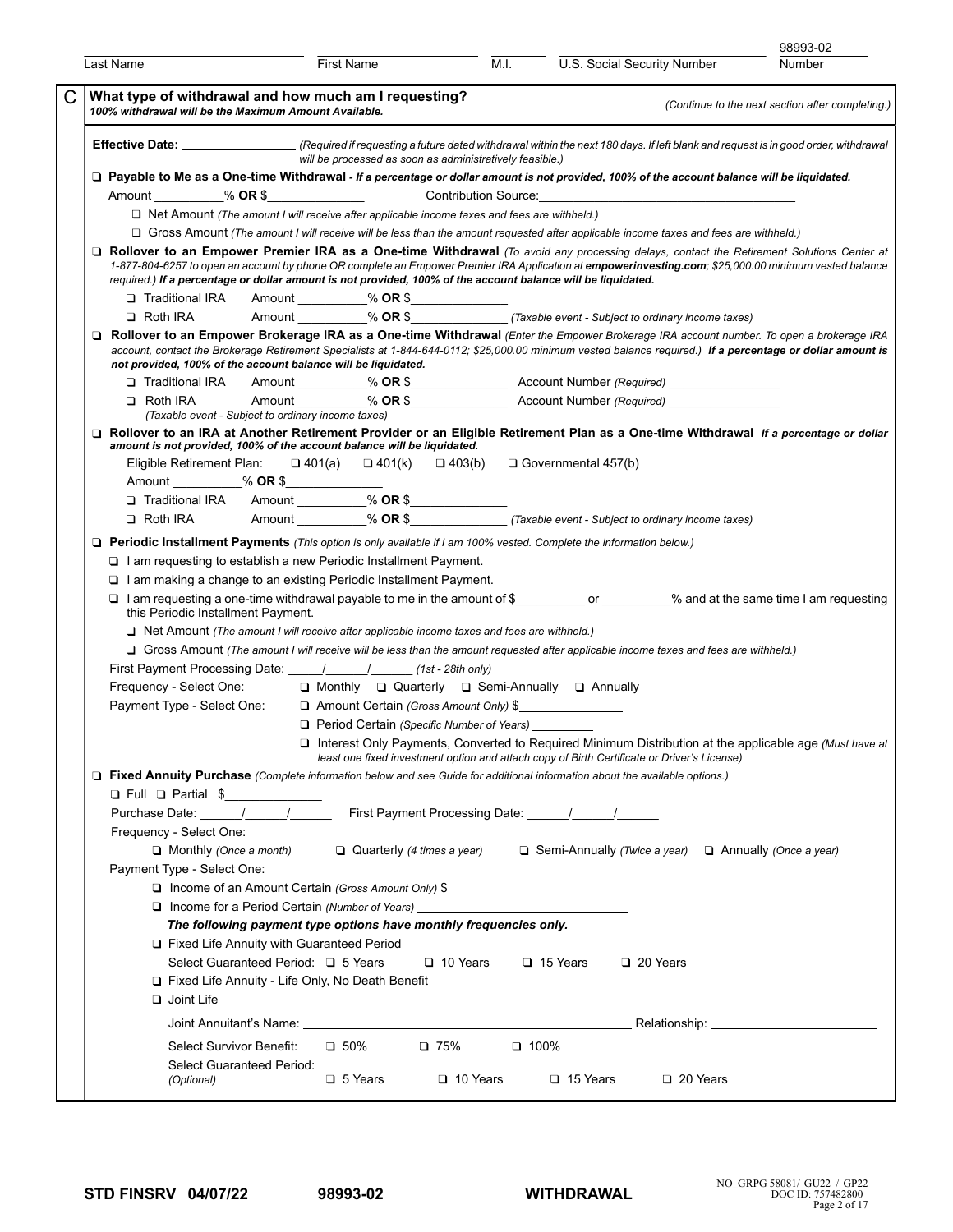|                                                                                                                                                                                                               |                                                                                                                                                                                                                                                                       |      |                                                                                                                                                                                                                                                                                                                                                                                                                    | 98993-02                                         |
|---------------------------------------------------------------------------------------------------------------------------------------------------------------------------------------------------------------|-----------------------------------------------------------------------------------------------------------------------------------------------------------------------------------------------------------------------------------------------------------------------|------|--------------------------------------------------------------------------------------------------------------------------------------------------------------------------------------------------------------------------------------------------------------------------------------------------------------------------------------------------------------------------------------------------------------------|--------------------------------------------------|
| Last Name                                                                                                                                                                                                     | <b>First Name</b>                                                                                                                                                                                                                                                     | M.I. | U.S. Social Security Number                                                                                                                                                                                                                                                                                                                                                                                        | Number                                           |
| 100% withdrawal will be the Maximum Amount Available.                                                                                                                                                         | What type of withdrawal and how much am I requesting?                                                                                                                                                                                                                 |      |                                                                                                                                                                                                                                                                                                                                                                                                                    | (Continue to the next section after completing.) |
|                                                                                                                                                                                                               | <b>Required Documentation for Fixed Annuity Purchase:</b><br>Provider will withhold in accordance with applicable Federal and State regulations.<br>• Attach a copy of Joint Annuitant's Birth Certificate or Driver's License (Only required if electing Joint Life) |      | • Attach IRS Form W-4P and, if applicable, State Income Tax withholding form. In the event that these forms are not attached, Service<br>• Attach a copy of Annuitant's Birth Certificate or Driver's License (Not required if electing Income of an Amount Certain or Income for a Period Certain)                                                                                                                |                                                  |
| D<br>If I am requesting a Rollover,<br>To whom do I want my withdrawal payable?<br><b>Brokerage IRA or Fixed Annuity Purchase.</b>                                                                            | Do not complete if requesting Payable to Me, Rollover to Empower Premier IRA, Empower                                                                                                                                                                                 |      |                                                                                                                                                                                                                                                                                                                                                                                                                    | (Continue to the next section after completing.) |
| $\bullet$                                                                                                                                                                                                     |                                                                                                                                                                                                                                                                       |      | Proceeds will be made payable to the Trustee/Custodian/Provider listed below and will be sent to me at the address on my account.<br>This is an irrevocable election and I am responsible for forwarding these payments to the new Trustee/Custodian/Provider in a timely manner.<br>Any attempt to provide an address for the new Trustee/Custodian/Provider in any other address section will not be acted upon. |                                                  |
|                                                                                                                                                                                                               | Name of Trustee/Custodian/Provider - Required (To whom the check is made payable)                                                                                                                                                                                     |      | <b>Account Number</b>                                                                                                                                                                                                                                                                                                                                                                                              |                                                  |
| Retirement Plan Name (if applicable)                                                                                                                                                                          |                                                                                                                                                                                                                                                                       |      |                                                                                                                                                                                                                                                                                                                                                                                                                    |                                                  |
| Ε<br>How do I want my proceeds delivered?                                                                                                                                                                     | Select a delivery method for each set of proceeds, if applicable. Delivery of payment is based on<br>completion of the withdrawal process, which includes receipt of a complete request in good order<br>and additional/required information from my employer.        |      |                                                                                                                                                                                                                                                                                                                                                                                                                    | (Continue to the next section after completing.) |
| <b>Rollover Delivery Options</b><br>my account.<br>regular mail.<br>Check by USPS Regular Mail<br>• Estimated delivery time is up to 5 business days.<br>• No additional charge.<br>Check by Express Delivery | all proceeds will be sent by United States Postal Service ("USPS") regular mail.                                                                                                                                                                                      |      | • Rollover proceeds will be made payable to the Trustee/Custodian/Provider listed above and will be sent to me at the address on<br>. I must choose from the 2 delivery options listed below. If I do not select a delivery option for my rollover proceeds, they will be sent by USPS                                                                                                                             |                                                  |
|                                                                                                                                                                                                               | • Estimated delivery time is 1-2 business days.<br>be 2 different transactions and I may be charged up to a total of \$60.00 for the Express delivery fees.<br>• Available for delivery, Monday - Friday, with no signature required upon delivery.                   |      | • A non-refundable charge of up to \$30.00 will be deducted, in addition to any withdrawal fees, for each transaction.<br>• For example, if I elected to make a full withdrawal with a portion payable to me and the remainder rolled over to an eligible plan, there will                                                                                                                                         |                                                  |
| Payable to Me Delivery Options<br>regular mail.                                                                                                                                                               |                                                                                                                                                                                                                                                                       |      | • If address is a P.O. Box, check will be sent by USPS Priority Mail and estimated delivery time is 2-3 business days.<br>I must choose from the delivery options listed below. If I do not select a delivery option for my other proceeds, they will be sent by USPS                                                                                                                                              |                                                  |
| Check by USPS Regular Mail<br>• Estimated delivery time is up to 5 business days.<br>• No additional charge.                                                                                                  |                                                                                                                                                                                                                                                                       |      |                                                                                                                                                                                                                                                                                                                                                                                                                    |                                                  |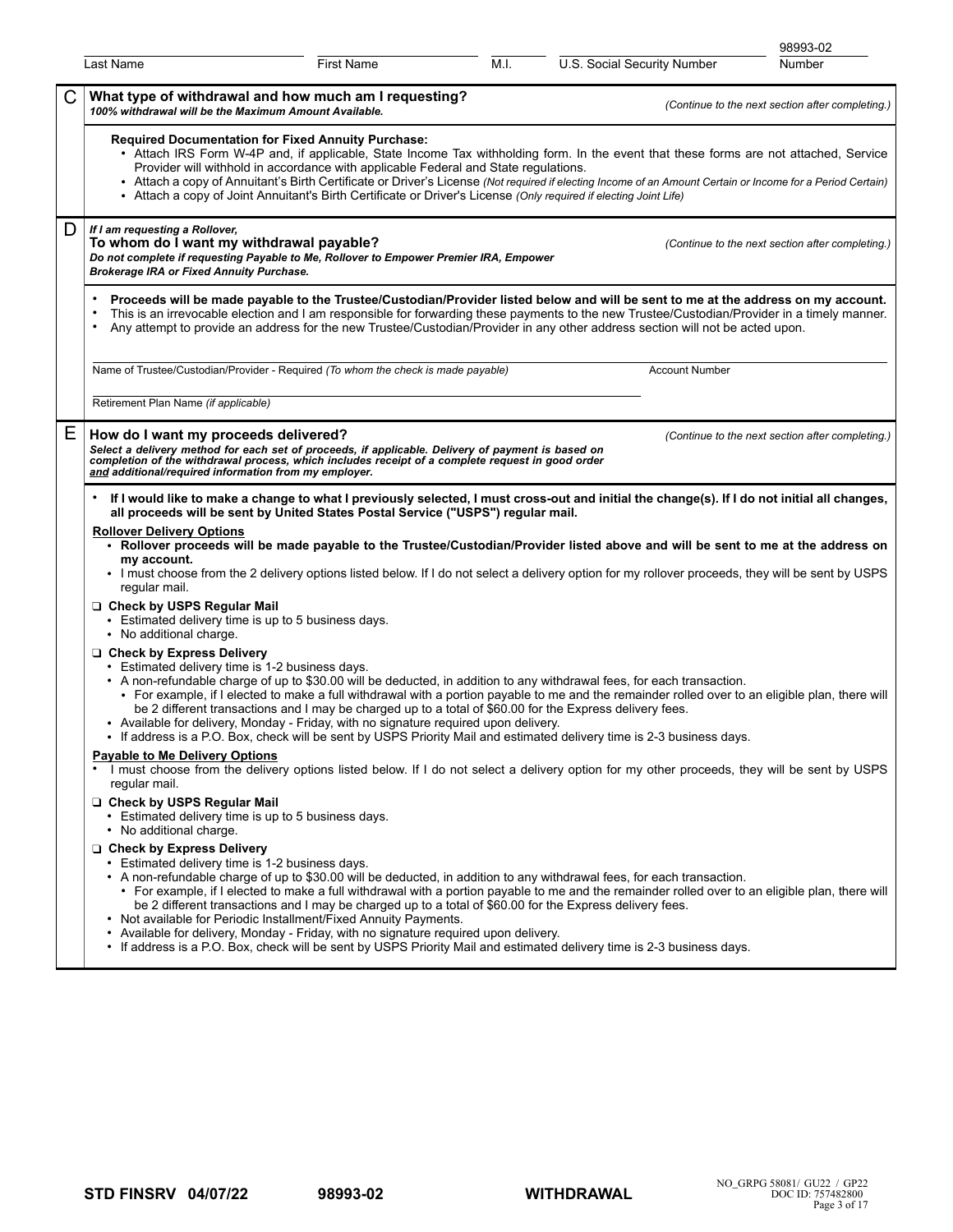|                                            |                                       |                                                                                                                                                                                                                                                                                                                                                                                                                                                                                                                                                                                                                        |                                              |                                                                                                                                                                                                                                                                                                                                                                                                                                                                                                                                                                                                                                                                                                                                                                                                                                                                                                                                                                                                                                                                                                                                                                                                                                                                                                | 98993-02                                         |
|--------------------------------------------|---------------------------------------|------------------------------------------------------------------------------------------------------------------------------------------------------------------------------------------------------------------------------------------------------------------------------------------------------------------------------------------------------------------------------------------------------------------------------------------------------------------------------------------------------------------------------------------------------------------------------------------------------------------------|----------------------------------------------|------------------------------------------------------------------------------------------------------------------------------------------------------------------------------------------------------------------------------------------------------------------------------------------------------------------------------------------------------------------------------------------------------------------------------------------------------------------------------------------------------------------------------------------------------------------------------------------------------------------------------------------------------------------------------------------------------------------------------------------------------------------------------------------------------------------------------------------------------------------------------------------------------------------------------------------------------------------------------------------------------------------------------------------------------------------------------------------------------------------------------------------------------------------------------------------------------------------------------------------------------------------------------------------------|--------------------------------------------------|
| Last Name                                  |                                       | <b>First Name</b>                                                                                                                                                                                                                                                                                                                                                                                                                                                                                                                                                                                                      | M.I.                                         | U.S. Social Security Number                                                                                                                                                                                                                                                                                                                                                                                                                                                                                                                                                                                                                                                                                                                                                                                                                                                                                                                                                                                                                                                                                                                                                                                                                                                                    | Number                                           |
| How do I want my proceeds delivered?       |                                       | Select a delivery method for each set of proceeds, if applicable. Delivery of payment is based on<br>completion of the withdrawal process, which includes receipt of a complete request in good order<br>and additional/required inf                                                                                                                                                                                                                                                                                                                                                                                   |                                              |                                                                                                                                                                                                                                                                                                                                                                                                                                                                                                                                                                                                                                                                                                                                                                                                                                                                                                                                                                                                                                                                                                                                                                                                                                                                                                | (Continue to the next section after completing.) |
| $\bullet$                                  | Not available for Direct Rollovers.   | □ Direct Deposit via New Automated Clearing House ("ACH")<br>account and a check will be mailed to the address on my account.<br>Estimated delivery time is 2-3 business days.<br>• Available for Periodic Installment/Fixed Annuity Payments at no charge.<br>I understand that my first payment will be sent by check to my address on my account.<br>• The name on my checking/savings account MUST match the name on file with Service Provider.<br>to avoid any delays in processing.<br>validate that I am the owner of the bank account. This process will not affect my credit.                                |                                              | I understand that to establish Direct Deposit via ACH, in addition to including the required documentation requested<br>below, I must have my signature notarized in the 'My Signature Notarization' section or witnessed by my authorized<br>Plan Administrator in the 'My Authorized Plan Administrator Signature' section of this form. If either the required<br>documentation is not attached or my signature is not notarized or witnessed, ACH will not be established on my<br>A non-refundable charge of up to \$15.00 will be deducted, in addition to any withdrawal fees, for each transaction.<br>If I have requested a periodic installment payment and my first payment processing date does not allow for the 10 day pre-notification process,<br>If the Direct Deposit information is incomplete or illegible, then a check will be mailed to the address on my account<br>By entering banking information, I authorize Service Provider to access records from public and proprietary sources in order to<br>□ Checking Account - MUST include a copy of a preprinted voided check for the receiving account. I may also attach a letter on financial<br>institution letterhead, signed by a representative from the receiving institution, which includes my name, checking |                                                  |
|                                            |                                       | account number and ABA routing number.<br>which includes my name, savings account number and ABA routing number.                                                                                                                                                                                                                                                                                                                                                                                                                                                                                                       |                                              | $\Box$ Savings Account - MUST include a letter on financial institution letterhead, signed by a representative from the receiving institution,                                                                                                                                                                                                                                                                                                                                                                                                                                                                                                                                                                                                                                                                                                                                                                                                                                                                                                                                                                                                                                                                                                                                                 |                                                  |
|                                            | via check in lieu of direct deposit.  |                                                                                                                                                                                                                                                                                                                                                                                                                                                                                                                                                                                                                        |                                              | An ACH request cannot be sent to a prepaid debit card, business account or other retirement plan. By requesting my withdrawal via ACH<br>deposit, I certify, represent and warrant that the account requested for an ACH deposit is established at a financial institution or a branch of a<br>financial institution located within the United States and there are no standing orders to forward any portion of my ACH deposit to an account<br>that exists at a financial institution or a branch of a financial institution in another country. I understand that it is my obligation to request a stop<br>to this ACH deposit request if an order to transfer any portion of payments to a financial institution or a branch of a financial institution outside<br>the United States will be implemented in the future. Service Provider reserves the right to reject the ACH request and deliver any payment                                                                                                                                                                                                                                                                                                                                                                              |                                                  |
|                                            | • Not available for Direct Rollovers. | □ Direct Deposit via Existing Automated Clearing House ("ACH")<br>authorized Plan Administrator in the 'My Authorized Plan Administrator Signature' section of this form.<br>Estimated delivery time is 2-3 business days.<br>• Available for Periodic Installment/Fixed Annuity Payments at no charge.<br>I understand that my first payment will be sent by check to my address on my account.<br>• Complete the information below in order to properly identify the ACH account.<br>to avoid any delays in processing.<br>validate that I am the owner of the bank account. This process will not affect my credit. |                                              | • I have an existing ACH that has been on file for at least fifteen (15) days and I wish to use it for this Withdrawal request. If my ACH has<br>not been established for at least 15 days, I must have my signature notarized in the 'My Signature Notarization' section or witnessed by my<br>A non-refundable charge of up to \$15.00 will be deducted, in addition to any withdrawal fees, for each transaction.<br>• If I have requested a periodic installment payment and my first payment processing date does not allow for the 10 day pre-notification process,<br>• If the Direct Deposit information is incomplete or illegible, then a check will be mailed to the address on my account<br>By entering banking information, I authorize Service Provider to access records from public and proprietary sources in order to                                                                                                                                                                                                                                                                                                                                                                                                                                                       |                                                  |
| <b>Bank Information</b>                    |                                       |                                                                                                                                                                                                                                                                                                                                                                                                                                                                                                                                                                                                                        |                                              |                                                                                                                                                                                                                                                                                                                                                                                                                                                                                                                                                                                                                                                                                                                                                                                                                                                                                                                                                                                                                                                                                                                                                                                                                                                                                                |                                                  |
| <b>Bank Account</b><br>Nickname (Optional) |                                       |                                                                                                                                                                                                                                                                                                                                                                                                                                                                                                                                                                                                                        | Bank or Financial<br><b>Institution Name</b> |                                                                                                                                                                                                                                                                                                                                                                                                                                                                                                                                                                                                                                                                                                                                                                                                                                                                                                                                                                                                                                                                                                                                                                                                                                                                                                |                                                  |
| Last 4 digits of the                       | <b>Bank Account Number</b>            |                                                                                                                                                                                                                                                                                                                                                                                                                                                                                                                                                                                                                        |                                              |                                                                                                                                                                                                                                                                                                                                                                                                                                                                                                                                                                                                                                                                                                                                                                                                                                                                                                                                                                                                                                                                                                                                                                                                                                                                                                |                                                  |
| <b>U</b> Wire Transfer                     |                                       | by Wire transfer and a check will be mailed to the address on my account.<br>Estimated delivery time is 1-2 business days.<br>Not available for Direct Rollover/Periodic Installment/Fixed Annuity Payments.                                                                                                                                                                                                                                                                                                                                                                                                           |                                              | . I understand that to have my proceeds sent as a Wire transfer, in addition to including the required documentation<br>requested below, I must have my signature notarized in the 'My Signature Notarization' section or witnessed by my<br>authorized Plan Administrator in the 'My Authorized Plan Administrator Signature' section of this form. If either the<br>required documentation is not attached or my signature is not notarized or witnessed, my proceeds will not be sent<br>• A non-refundable charge of up to \$40.00 will be deducted, in addition to any withdrawal fees, for each transaction.<br>• MUST include a letter on financial institution letterhead, signed by a representative from the receiving institution, which provides<br>the wire transfer instructions. The letter must include the following wire transfer information: Bank Name, complete Bank Mailing Address,<br>including City, State and Zip Code, Account Name, Account Number, ABA Routing Number and 'For Further Credit to' Name and Account                                                                                                                                                                                                                                                |                                                  |

- Number.
- Additional fees may apply at the receiving financial institution.
- **Service Provider is not responsible for inaccurate wire transfer instructions.**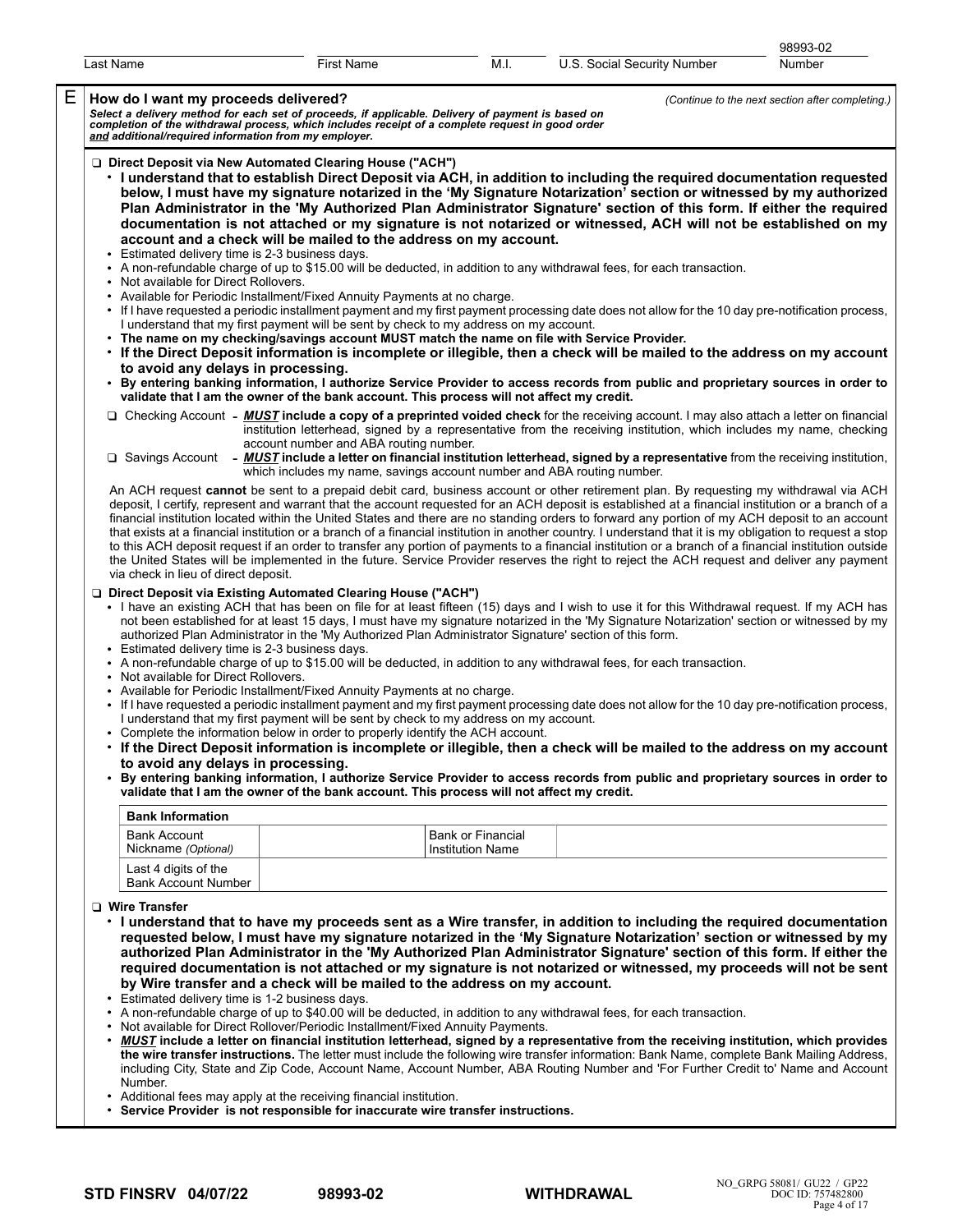|   |                                                                                                                                                                                                                                                                                                                                                                                                                                                                                                                                                                                                                                                                                                                                                                                                                                                                                                                                                                                                                                                                                                                                |                   |      |                                                                                                                                                                                                                                                                             | 98993-02                                         |  |  |  |  |
|---|--------------------------------------------------------------------------------------------------------------------------------------------------------------------------------------------------------------------------------------------------------------------------------------------------------------------------------------------------------------------------------------------------------------------------------------------------------------------------------------------------------------------------------------------------------------------------------------------------------------------------------------------------------------------------------------------------------------------------------------------------------------------------------------------------------------------------------------------------------------------------------------------------------------------------------------------------------------------------------------------------------------------------------------------------------------------------------------------------------------------------------|-------------------|------|-----------------------------------------------------------------------------------------------------------------------------------------------------------------------------------------------------------------------------------------------------------------------------|--------------------------------------------------|--|--|--|--|
|   | Last Name                                                                                                                                                                                                                                                                                                                                                                                                                                                                                                                                                                                                                                                                                                                                                                                                                                                                                                                                                                                                                                                                                                                      | <b>First Name</b> | M.I. | U.S. Social Security Number                                                                                                                                                                                                                                                 | Number                                           |  |  |  |  |
| F | <b>Non-Resident Alien or Other Certification</b><br>Only Complete if I indicated I am a non-resident alien or other under Section A of this form.                                                                                                                                                                                                                                                                                                                                                                                                                                                                                                                                                                                                                                                                                                                                                                                                                                                                                                                                                                              |                   |      |                                                                                                                                                                                                                                                                             | (Continue to the next section after completing.) |  |  |  |  |
|   | Do not complete if U.S. Citizen or U.S. Resident Alien was indicated in Section A of this form.<br>Under penalty of perjury, if I checked Non-Resident Alien or Other in Section A of this form, my signature certifies that:<br>. I am the individual that is the beneficial owner of all the income to which this form relates or am using this form to document myself for<br>chapter 4 purposes.<br>• I am not a U.S. person<br>• The income to which this form relates is:<br>a. not effectively connected with the conduct of a trade or business in the United States,<br>b. effectively connected but is not subject to tax under applicable income tax treaty, or<br>c. the partner's share of a partnership's effectively connected income.<br>• I am a resident of the treaty country listed below under the "Claim of Tax Treaty Benefits" (if any) within the meaning of the income tax treaty<br>between the United States and that country.<br>• I agree that I will submit a Form W8-BEN within 30 days if any certification made on this form becomes incorrect.<br><b>Identification of Beneficial Owner</b> |                   |      |                                                                                                                                                                                                                                                                             |                                                  |  |  |  |  |
|   | Country of citizenship                                                                                                                                                                                                                                                                                                                                                                                                                                                                                                                                                                                                                                                                                                                                                                                                                                                                                                                                                                                                                                                                                                         |                   |      | Foreign tax identifying number                                                                                                                                                                                                                                              |                                                  |  |  |  |  |
|   | Permanent resident address (street, apt. or suite no., or rural route) Do not use P.O. Box or in-care of address                                                                                                                                                                                                                                                                                                                                                                                                                                                                                                                                                                                                                                                                                                                                                                                                                                                                                                                                                                                                               |                   |      |                                                                                                                                                                                                                                                                             |                                                  |  |  |  |  |
|   | City or town, state or province. Include postal code where appropriate.                                                                                                                                                                                                                                                                                                                                                                                                                                                                                                                                                                                                                                                                                                                                                                                                                                                                                                                                                                                                                                                        |                   |      | Country                                                                                                                                                                                                                                                                     |                                                  |  |  |  |  |
|   | Mailing Address (if different from above)                                                                                                                                                                                                                                                                                                                                                                                                                                                                                                                                                                                                                                                                                                                                                                                                                                                                                                                                                                                                                                                                                      |                   |      |                                                                                                                                                                                                                                                                             |                                                  |  |  |  |  |
|   | City or town, state or province. Include postal code where appropriate.<br>Claim of Tax Treaty Benefits (for chapter 3 purpose only)                                                                                                                                                                                                                                                                                                                                                                                                                                                                                                                                                                                                                                                                                                                                                                                                                                                                                                                                                                                           |                   |      | Country                                                                                                                                                                                                                                                                     |                                                  |  |  |  |  |
|   | I certify that the beneficial owner is a resident of<br>States and that country.                                                                                                                                                                                                                                                                                                                                                                                                                                                                                                                                                                                                                                                                                                                                                                                                                                                                                                                                                                                                                                               |                   |      | within the meaning of the income tax treaty between the United                                                                                                                                                                                                              |                                                  |  |  |  |  |
|   | Special rates and conditions (if applicable): The beneficial owner is claiming the provisions of Article and paragraph ___________<br>treaty identified on the line above to claim a ____% rate of witholding on (specify type of income):                                                                                                                                                                                                                                                                                                                                                                                                                                                                                                                                                                                                                                                                                                                                                                                                                                                                                     |                   |      |                                                                                                                                                                                                                                                                             | of the                                           |  |  |  |  |
|   | Explain the additional conditions in the Article and paragraph the beneficial owner meets to be eligible for the rate of withholding:                                                                                                                                                                                                                                                                                                                                                                                                                                                                                                                                                                                                                                                                                                                                                                                                                                                                                                                                                                                          |                   |      |                                                                                                                                                                                                                                                                             |                                                  |  |  |  |  |
| G | How will my income taxes be withheld?<br>Not applicable if requesting a Rollover                                                                                                                                                                                                                                                                                                                                                                                                                                                                                                                                                                                                                                                                                                                                                                                                                                                                                                                                                                                                                                               |                   |      |                                                                                                                                                                                                                                                                             | (Continue to the next section after completing.) |  |  |  |  |
|   | I should refer to and read the attached 402(f) Notice of Special Tax Rules on Distributions and the Guide, as well as information from the<br>Department of Revenue for my state of residence.                                                                                                                                                                                                                                                                                                                                                                                                                                                                                                                                                                                                                                                                                                                                                                                                                                                                                                                                 |                   |      |                                                                                                                                                                                                                                                                             |                                                  |  |  |  |  |
|   | If applicable, I must attach IRS Form W-4P and/or my State Income Tax withholding form to make tax elections when required. In the event<br>these forms are required for my withdrawal and not submitted, or in the event my withholding election(s) below are left blank or do not comply<br>with the applicable Federal and State regulations, Service Provider will withhold taxes from this withdrawal in accordance with applicable Federal<br>and State regulations.                                                                                                                                                                                                                                                                                                                                                                                                                                                                                                                                                                                                                                                     |                   |      |                                                                                                                                                                                                                                                                             |                                                  |  |  |  |  |
|   | <b>Federal Income Tax</b>                                                                                                                                                                                                                                                                                                                                                                                                                                                                                                                                                                                                                                                                                                                                                                                                                                                                                                                                                                                                                                                                                                      |                   |      | <b>State Income Tax</b>                                                                                                                                                                                                                                                     |                                                  |  |  |  |  |
|   | • Federal Income Tax will be withheld based on the reason and type<br>of withdrawal I have selected.<br>I would like additional Federal Income Tax withholding (Optional):                                                                                                                                                                                                                                                                                                                                                                                                                                                                                                                                                                                                                                                                                                                                                                                                                                                                                                                                                     |                   |      | • State Income Tax withholding is mandatory in some states and will<br>be withheld regardless of any election below. I would like additional<br>State Income Tax withholding:                                                                                               |                                                  |  |  |  |  |
|   | $%$ or $$$<br>(This is in addition to any mandatory Federal Income Tax withheld based on                                                                                                                                                                                                                                                                                                                                                                                                                                                                                                                                                                                                                                                                                                                                                                                                                                                                                                                                                                                                                                       |                   |      | $%$ or $$$<br>(This is in addition to any mandatory State Income Tax withheld based on the                                                                                                                                                                                  |                                                  |  |  |  |  |
|   | the reason and type of withdrawal I have selected.)                                                                                                                                                                                                                                                                                                                                                                                                                                                                                                                                                                                                                                                                                                                                                                                                                                                                                                                                                                                                                                                                            |                   |      | reason and type of withdrawal.)<br>• Certain states allow an election for no State Income Tax withholding<br>depending on the reason and type of withdrawal I have selected.<br>For these states only, State Income Tax will be withheld unless I<br>elect otherwise below. |                                                  |  |  |  |  |
|   |                                                                                                                                                                                                                                                                                                                                                                                                                                                                                                                                                                                                                                                                                                                                                                                                                                                                                                                                                                                                                                                                                                                                |                   |      | If the checkbox is not marked below, I choose to have State<br>Income Tax withheld from my withdrawal. I would also like to have<br>additional State Income Tax withholding:                                                                                                |                                                  |  |  |  |  |
|   |                                                                                                                                                                                                                                                                                                                                                                                                                                                                                                                                                                                                                                                                                                                                                                                                                                                                                                                                                                                                                                                                                                                                |                   |      | $%$ or $$$<br>(This is in addition to any elective State Income Tax withheld based on the<br>reason and type of withdrawal.)                                                                                                                                                |                                                  |  |  |  |  |
|   |                                                                                                                                                                                                                                                                                                                                                                                                                                                                                                                                                                                                                                                                                                                                                                                                                                                                                                                                                                                                                                                                                                                                |                   |      | $\Box$ Do not withhold State Income Tax (if election is permitted and I have<br>attached the proper election form if required by my state).                                                                                                                                 |                                                  |  |  |  |  |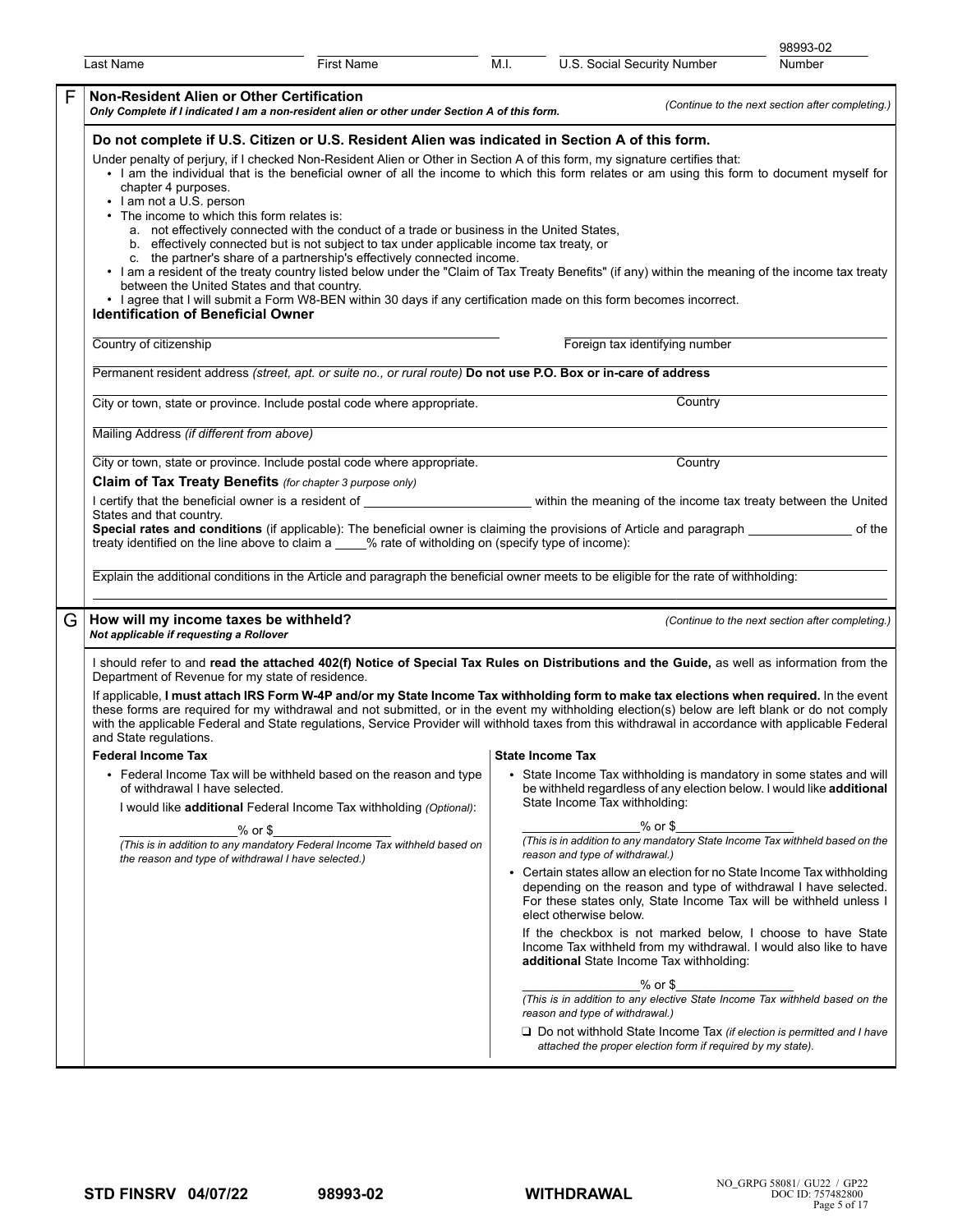| Last Name                                    | <b>First Name</b>                                                                                                                                                                                                                                                                                                                                               | M.I.<br>U.S. Social Security Number<br>Number                                                                                                                                                                                                                                                                                                                                                                                                                                                                                                                                                                                                                                                                                                                                                                                                                                                                                                                                                                                                                                                                                                                                                                                                                                                                                                                                                                                                                                                                                                                                                                                                                                                                                                                                                                                                                                                                                                                                                                                                                                                                                                                                                                                                                                                                                                                                                                                                                                                                                                                                                                                                                                                                                                                 |
|----------------------------------------------|-----------------------------------------------------------------------------------------------------------------------------------------------------------------------------------------------------------------------------------------------------------------------------------------------------------------------------------------------------------------|---------------------------------------------------------------------------------------------------------------------------------------------------------------------------------------------------------------------------------------------------------------------------------------------------------------------------------------------------------------------------------------------------------------------------------------------------------------------------------------------------------------------------------------------------------------------------------------------------------------------------------------------------------------------------------------------------------------------------------------------------------------------------------------------------------------------------------------------------------------------------------------------------------------------------------------------------------------------------------------------------------------------------------------------------------------------------------------------------------------------------------------------------------------------------------------------------------------------------------------------------------------------------------------------------------------------------------------------------------------------------------------------------------------------------------------------------------------------------------------------------------------------------------------------------------------------------------------------------------------------------------------------------------------------------------------------------------------------------------------------------------------------------------------------------------------------------------------------------------------------------------------------------------------------------------------------------------------------------------------------------------------------------------------------------------------------------------------------------------------------------------------------------------------------------------------------------------------------------------------------------------------------------------------------------------------------------------------------------------------------------------------------------------------------------------------------------------------------------------------------------------------------------------------------------------------------------------------------------------------------------------------------------------------------------------------------------------------------------------------------------------------|
| G<br>Not applicable if requesting a Rollover | How will my income taxes be withheld?                                                                                                                                                                                                                                                                                                                           | (Continue to the next section after completing.)                                                                                                                                                                                                                                                                                                                                                                                                                                                                                                                                                                                                                                                                                                                                                                                                                                                                                                                                                                                                                                                                                                                                                                                                                                                                                                                                                                                                                                                                                                                                                                                                                                                                                                                                                                                                                                                                                                                                                                                                                                                                                                                                                                                                                                                                                                                                                                                                                                                                                                                                                                                                                                                                                                              |
|                                              |                                                                                                                                                                                                                                                                                                                                                                 | • Certain states do not require mandatory State Income Tax<br>withholding but allow to elect State Income Tax withholding<br>depending on the reason and type of withdrawal I have selected.<br>I I would like State Income Tax withheld - Optional State Income<br>Tax withholding:                                                                                                                                                                                                                                                                                                                                                                                                                                                                                                                                                                                                                                                                                                                                                                                                                                                                                                                                                                                                                                                                                                                                                                                                                                                                                                                                                                                                                                                                                                                                                                                                                                                                                                                                                                                                                                                                                                                                                                                                                                                                                                                                                                                                                                                                                                                                                                                                                                                                          |
|                                              |                                                                                                                                                                                                                                                                                                                                                                 | % or \$<br>(If this optional income tax election is permitted. I also have attached the<br>proper income tax election form if required by my state to elect this optional<br>withholding).                                                                                                                                                                                                                                                                                                                                                                                                                                                                                                                                                                                                                                                                                                                                                                                                                                                                                                                                                                                                                                                                                                                                                                                                                                                                                                                                                                                                                                                                                                                                                                                                                                                                                                                                                                                                                                                                                                                                                                                                                                                                                                                                                                                                                                                                                                                                                                                                                                                                                                                                                                    |
| H                                            | Signatures and Consent (Signatures must be on the lines provided.)                                                                                                                                                                                                                                                                                              | (After receiving ALL required signatures, continue to the next section.)                                                                                                                                                                                                                                                                                                                                                                                                                                                                                                                                                                                                                                                                                                                                                                                                                                                                                                                                                                                                                                                                                                                                                                                                                                                                                                                                                                                                                                                                                                                                                                                                                                                                                                                                                                                                                                                                                                                                                                                                                                                                                                                                                                                                                                                                                                                                                                                                                                                                                                                                                                                                                                                                                      |
|                                              | My Consent (Please sign on the 'My Signature' line below.)                                                                                                                                                                                                                                                                                                      |                                                                                                                                                                                                                                                                                                                                                                                                                                                                                                                                                                                                                                                                                                                                                                                                                                                                                                                                                                                                                                                                                                                                                                                                                                                                                                                                                                                                                                                                                                                                                                                                                                                                                                                                                                                                                                                                                                                                                                                                                                                                                                                                                                                                                                                                                                                                                                                                                                                                                                                                                                                                                                                                                                                                                               |
|                                              | applicable, that the Plan into which I am rolling money over will accept the dollars.<br>• Once a payment has been processed, it cannot be changed or reversed.<br>I am a U.S. Person if I marked the U.S. Citizen or U.S. Resident Alien box in Section A of this form.<br>about/organizational-structure/offices/Pages/Office-of-Foreign-Assets-Control.aspx. | I acknowledge that I have read, understand and agree to all pages of this In-Service Withdrawal Request, the Participant Withdrawal Guide and the<br>402(f) Notice of Special Tax Rules on Distributions and affirm that all information that I have provided is true and correct. I understand the following:<br>• It is my responsibility to ensure that this election conforms with all applicable provisions of the Internal Revenue Code (the "Code") and, if<br>• I am liable for any income tax and/or penalties assessed by the IRS and/or state tax authorities for any election I have chosen.<br>• In the event that any section of this form is incomplete or inaccurate, Service Provider may not process the transaction requested on this form<br>and may require a new form or that I provide additional or proper information before the transaction can be processed.<br>• Funds may impose redemption fees on certain transfers, redemptions or exchanges if assets are held less than the period stated in the fund's<br>prospectus or other disclosure documents. I will refer to the fund's prospectus and/or disclosure documents for more information.<br>• Under penalty of perjury, I certify that the U.S. Social Security Number or U.S. Taxpayer Identification Number shown in Section A is correct.<br>Service Provider is required to comply with the regulations and requirements of the Office of Foreign Assets Control, Department of the<br>Treasury ("OFAC"). As a result, Service Provider cannot conduct business with persons in a blocked country or any person designated by OFAC<br>as a specially designated national or blocked person. For more information, please access the OFAC website at: http://www.treasury.gov/<br>• For at least 30 days after my receipt of the 402(f) Notice of Special Tax Rules on Distributions, I have the right to consider whether to consent<br>to a withdrawal of the vested account balance or elect a direct rollover of any vested portion of the eligible rollover withdrawal. By signing this<br>form less than 30 days after I received the 402(f) Notice of Special Tax Rules on Distributions, I affirmatively waive any unexpired portion of<br>the 30 day period and affirmatively elect a withdrawal from the account pursuant to this In-Service Withdrawal Request form.<br>Additional authentication may be necessary before my withdrawal is processed and/or payment released.<br>My withdrawal may be subject to fees and/or loss of interest based upon my investment options, my length of time in the Plan and<br>other possible considerations. If I have not been advised of the fees and risks associated with my withdrawal, I may contact Service |

98993-02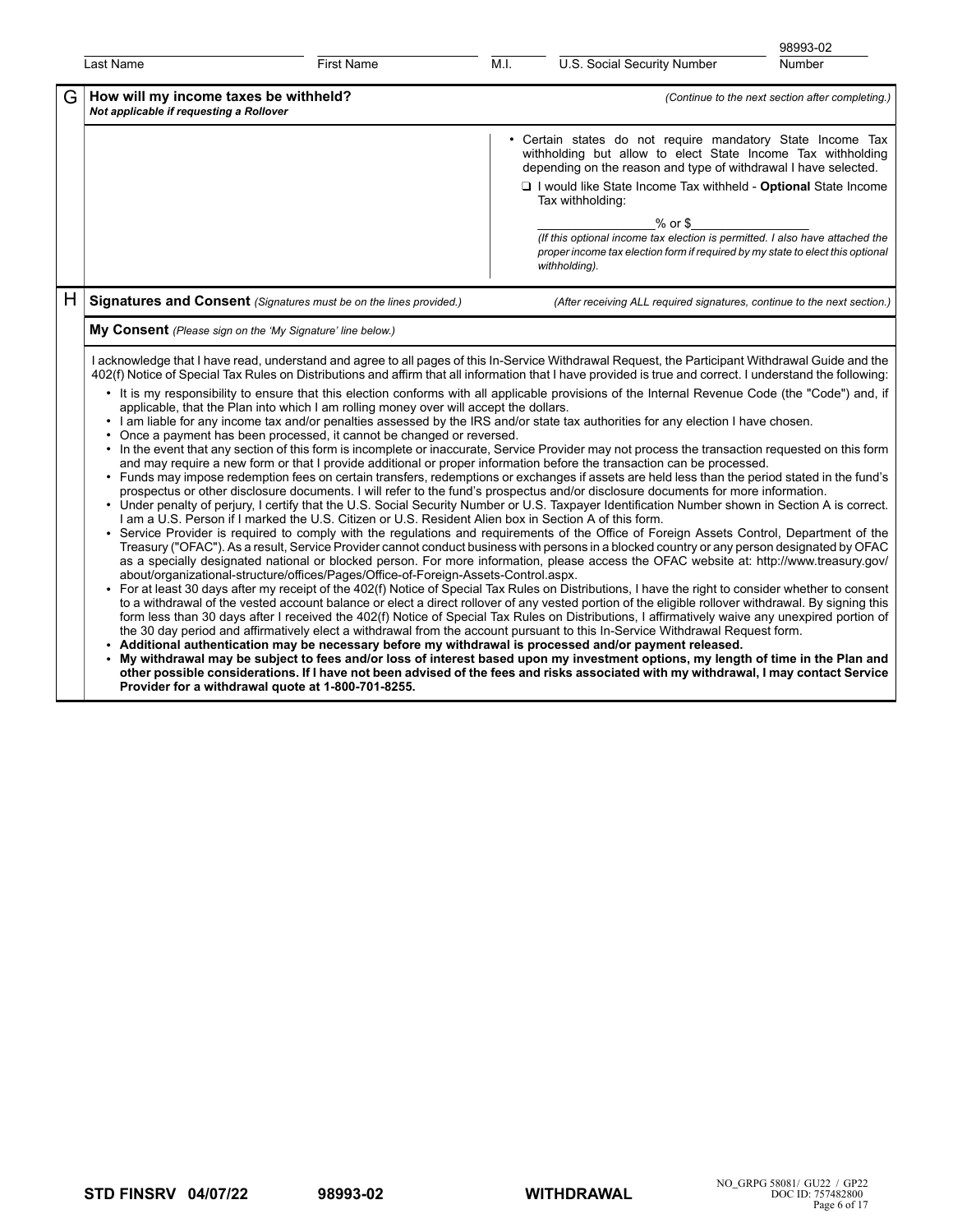|                                                                                                                                                                                                      |                                                                                                        |      |                                                                                                                                                                                                                                                                                                                                                                                                                                                                                                                             | 98993-02    |  |  |  |  |
|------------------------------------------------------------------------------------------------------------------------------------------------------------------------------------------------------|--------------------------------------------------------------------------------------------------------|------|-----------------------------------------------------------------------------------------------------------------------------------------------------------------------------------------------------------------------------------------------------------------------------------------------------------------------------------------------------------------------------------------------------------------------------------------------------------------------------------------------------------------------------|-------------|--|--|--|--|
| Last Name                                                                                                                                                                                            | First Name                                                                                             | M.I. | U.S. Social Security Number                                                                                                                                                                                                                                                                                                                                                                                                                                                                                                 | Number      |  |  |  |  |
| <b>Signatures and Consent</b> (Signatures must be on the lines provided.)                                                                                                                            |                                                                                                        |      | (After receiving ALL required signatures, continue to the next section.)                                                                                                                                                                                                                                                                                                                                                                                                                                                    |             |  |  |  |  |
| My Consent (Please sign on the 'My Signature' line below.)                                                                                                                                           |                                                                                                        |      |                                                                                                                                                                                                                                                                                                                                                                                                                                                                                                                             |             |  |  |  |  |
| the Notary Public signature.                                                                                                                                                                         |                                                                                                        |      | Any person who presents a false or fraudulent claim is subject to criminal and civil penalties.<br>Before signing this form: My signature must be notarized by a Notary Public or witnessed by my authorized Plan Administrator if I am<br>requesting Direct Deposit via New ACH or a Wire Transfer or my existing ACH has not been on file for at least fifteen (15) days or if<br>my withdrawal request will include a change of address. If I use a Notary Public, the date that I sign this form must match the date of |             |  |  |  |  |
|                                                                                                                                                                                                      |                                                                                                        |      |                                                                                                                                                                                                                                                                                                                                                                                                                                                                                                                             |             |  |  |  |  |
|                                                                                                                                                                                                      |                                                                                                        |      | A handwritten signature is required on this form. An electronic signature will not be accepted and will result in a significant delay.                                                                                                                                                                                                                                                                                                                                                                                      |             |  |  |  |  |
| <b>My Signature Notarization</b>                                                                                                                                                                     |                                                                                                        |      |                                                                                                                                                                                                                                                                                                                                                                                                                                                                                                                             |             |  |  |  |  |
| My signature notarization only required if requesting:                                                                                                                                               |                                                                                                        |      |                                                                                                                                                                                                                                                                                                                                                                                                                                                                                                                             |             |  |  |  |  |
|                                                                                                                                                                                                      | to this address.                                                                                       |      | Direct Deposit via New ACH or Wire Transfer - Not required for Direct Deposit via Existing ACH unless established less than 15 days ago. May<br>also be witnessed in the 'My Authorized Plan Administrator Signature' section below.<br>Permanent Address Change - May also be witnessed in the 'My Authorized Plan Administrator Signature' section below. I would like the address<br>on my account to be updated with this address. If I am requesting a check, I understand that it will be mailed                      |             |  |  |  |  |
| <b>Mailing Address</b>                                                                                                                                                                               |                                                                                                        |      | City/State/Zip Code                                                                                                                                                                                                                                                                                                                                                                                                                                                                                                         |             |  |  |  |  |
| <b>FINSRVFor Residents of all states (except California)</b> , please have your notary complete the section below.<br>will be rejected and it will delay this request.<br><b>Statement of Notary</b> | NOTE: Notary seal must be visible.<br>This request was subscribed and sworn (or affirmed) to before me |      | Notice to California Notaries using the California Affidavit and Jurat Form the following items must be completed by Notary on the state<br>notary form: the title of the form, the plan name, the plan number, the document date, and my name. Notary forms not containing this information<br>The date I sign this form in the 'My Consent' section must match the date on which my signature is notarized.                                                                                                               |             |  |  |  |  |
|                                                                                                                                                                                                      | on this _________ day of _____________, year _________, by                                             |      |                                                                                                                                                                                                                                                                                                                                                                                                                                                                                                                             | <b>SEAL</b> |  |  |  |  |
| )SS.<br>County/Parish/Borough<br>$of$ $\qquad \qquad$ $)$                                                                                                                                            | proved to me on the basis of satisfactory evidence to be the person who<br>appeared before me.         |      |                                                                                                                                                                                                                                                                                                                                                                                                                                                                                                                             |             |  |  |  |  |
| Notary Public _                                                                                                                                                                                      |                                                                                                        |      | My commission expires 11/1/1                                                                                                                                                                                                                                                                                                                                                                                                                                                                                                |             |  |  |  |  |
|                                                                                                                                                                                                      |                                                                                                        |      | A handwritten signature is required on this form. An electronic signature will not be accepted and will result in a significant delay.                                                                                                                                                                                                                                                                                                                                                                                      |             |  |  |  |  |
|                                                                                                                                                                                                      |                                                                                                        |      | My Authorized Plan Administrator Signature (Please sign on the 'Authorized Plan Administrator Signature' line below.)                                                                                                                                                                                                                                                                                                                                                                                                       |             |  |  |  |  |
| this request. I approve this withdrawal as it is presented on this form.                                                                                                                             |                                                                                                        |      | This request is in compliance with the terms of the Plan and a written explanation of the tax rules and any Internal Revenue Service, Department<br>of Labor or other notice requirements applicable to this request have been provided to the participant as required by law. The appropriate consent<br>and waivers have been obtained by the authorized Plan Administrator and Service Provider is authorized to rely on the information provided on                                                                     |             |  |  |  |  |
| money sources.)<br>ERB 1 - CERF MATCH                                                                                                                                                                |                                                                                                        |      | I certify that the Participant's accurate vesting percentage for each money source is listed below. (Please be advised that balances may not exist in all<br>%                                                                                                                                                                                                                                                                                                                                                              |             |  |  |  |  |
|                                                                                                                                                                                                      |                                                                                                        |      | If the participant's request includes a transaction that requires notarization or Plan Administrator witness and the participant's signature                                                                                                                                                                                                                                                                                                                                                                                |             |  |  |  |  |
|                                                                                                                                                                                                      |                                                                                                        |      | is not notarized, I have personal knowledge and hereby certify that this request was submitted and signed by the participant.<br>I represent that I am an authorized signer on behalf of the above-named Plan and have an authority to instruct Service Provider to process this form.                                                                                                                                                                                                                                      |             |  |  |  |  |
| <b>Authorized</b>                                                                                                                                                                                    |                                                                                                        |      |                                                                                                                                                                                                                                                                                                                                                                                                                                                                                                                             |             |  |  |  |  |
|                                                                                                                                                                                                      |                                                                                                        |      | Date <i>(Required)</i> ___<br>A handwritten signature is required on this form. An electronic signature will not be accepted and will result in a significant delay.                                                                                                                                                                                                                                                                                                                                                        |             |  |  |  |  |
|                                                                                                                                                                                                      |                                                                                                        |      |                                                                                                                                                                                                                                                                                                                                                                                                                                                                                                                             |             |  |  |  |  |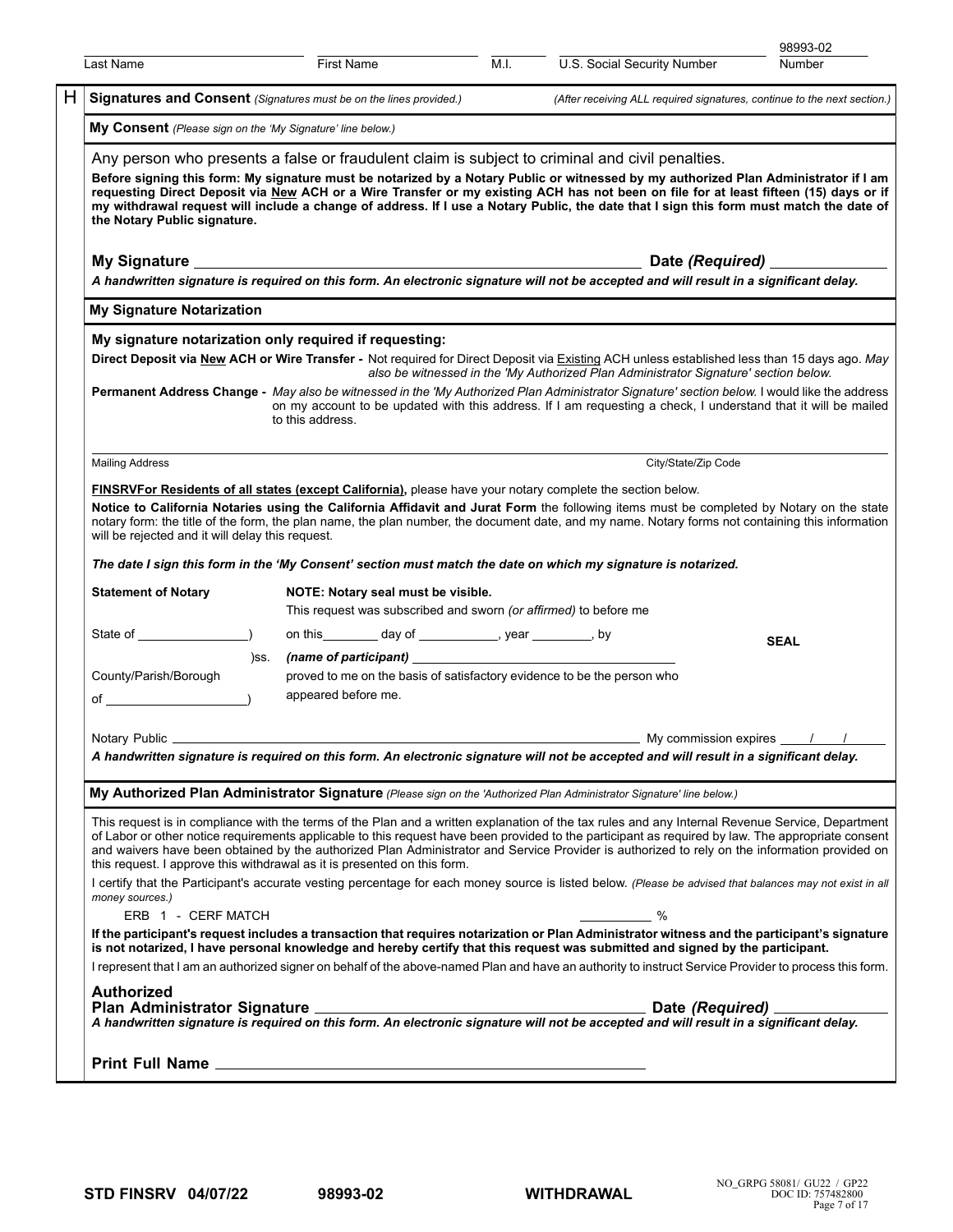| 98993-02<br><b>Number</b>                                                                                 |           | U.S. Social Security Number                                                                  | M.I. | First Name                                                      |    | Last Name                                                                                                                                                                              |  |
|-----------------------------------------------------------------------------------------------------------|-----------|----------------------------------------------------------------------------------------------|------|-----------------------------------------------------------------|----|----------------------------------------------------------------------------------------------------------------------------------------------------------------------------------------|--|
|                                                                                                           |           |                                                                                              |      |                                                                 |    | Where should I send this form?                                                                                                                                                         |  |
| Sent Express Mail to:<br><b>Empower Retirement</b><br>8515 E. Orchard Road<br>Greenwood Village, CO 80111 | <b>OR</b> | Sent Regular Mail to:<br><b>Empower Retirement</b><br>PO Box 173764<br>Denver, CO 80217-3764 | OR.  | <b>Faxed to:</b><br><b>Empower Retirement</b><br>1-866-745-5766 | OR | After all signatures have been obtained, this form can be:<br><b>Uploaded Electronically:</b><br>Login to account at<br>empowermyretirement.com<br>Click on Upload Documents to submit |  |
|                                                                                                           |           |                                                                                              |      |                                                                 |    | We will not accept hand delivered forms at Express Mail addresses.                                                                                                                     |  |

**Securities, when presented, are offered and/or distributed by GWFS Equities, Inc., Member FINRA/SIPC**. GWFS is an affiliate of Empower Retirement, LLC; Great-West Funds, Inc.; and registered investment adviser, Advised Assets Group, LLC. This material is for informational purposes only and is not intended to provide investment, legal or tax recommendations or advice.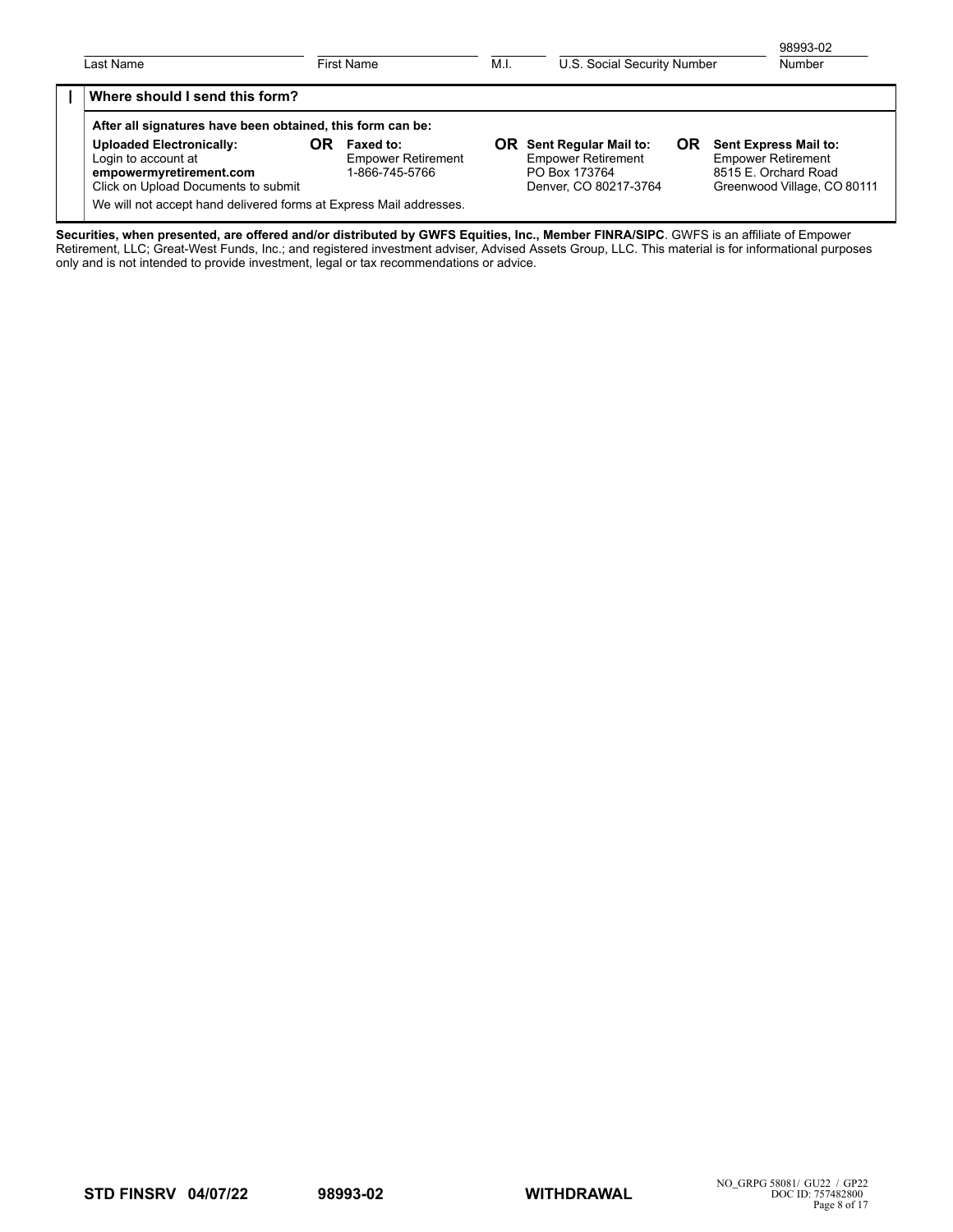# **Participant Withdrawal Guide -** 401(a) Plan

# **The In-Service Withdrawal Request**

### **Before completing the form, please note the following information:**

- I must be eligible to receive a withdrawal from my employer's Plan.
- All pages of the In-Service Withdrawal Request form ("Withdrawal Form") must be returned *excluding* the Participant Withdrawal Guide and the 402(f) Notice of Special Tax Rules on Distributions.
- Neither this Guide nor this Withdrawal Form are intended to provide tax or legal advice. In the preparation of this Withdrawal Form, and where I deem appropriate, I will seek a consultation with my accountant and/or tax advisor.
- Empower Retirement ("Service Provider") cannot release the funds until my employer approves the withdrawal from the Plan.
- **I must complete a separate Withdrawal Form for each account or plan number.**
- If I am a Beneficiary, I need to complete and submit a Death Benefit Claim Request form rather than this Withdrawal Form.
- **If I am an Alternate Payee, I need to complete and submit an Alternate Payee QDRO Distribution Request rather than this Withdrawal Form.**

# **Changes to My Request**

● Any changes to this Withdrawal Form must be crossed-out and initialed. If I do not initial all changes, this Withdrawal Form may be returned to me for verification.

#### **Incomplete or Inaccurate Information**

● In the event that any section of this Withdrawal Form is incomplete or inaccurate, Service Provider may not be able to process the transaction requested on this Withdrawal Form. I may be required to complete a new form or provide additional or proper information before the transaction will be processed.

### **Section A: What is my personal information?**

- All information in this section must be completed.
- The name provided MUST match the name on file with Service Provider.
- Personal information will be kept confidential.
- If I am a Non-Resident Alien, refer to the 'Non-Resident Alien or Other Certification' section of this Guide.
- I have confirmed the address on my account by accessing my account online at empowermyretirement.com. If the address on my account does not match the address provided in this section, there will be processing delays.
- If I require an address change, I must update my address with my employer who will then need to update the address Service Provider has on file.
- Once the address is updated, I may submit this form with my new address entered in this section.

### **Section B: What is my reason for this withdrawal?**

• Once Service Provider has processed a withdrawal, it cannot be returned.

### **I am Age 59½ or older**

- I would check this box if I am at least age 59½ or older and the Plan allows for such withdrawals.
- **Available contribution source(s) for this withdrawal reason:**
- BEF 1 EMPLOYEE BEFORE TAX-MANDATORY
- EER 1 EMPLOYEE ROLLOVER FROZEN
- ERB 1 CERF MATCH
- ERB 2 LOCAL COUNTY MATCH
- IRR 1 IRA ROLLOVER
- PTR 1 PRE-TAX OTHER ROLLOVER

### **Section C: What type of withdrawal and how much am I requesting?**

- I must designate a type of withdrawal in order for my request to be processed.
- Once Service Provider has processed a withdrawal, it cannot be returned.
- Certain fees, charges (including contingent deferred sales charge) and/or limitations may apply.
- Unless directed otherwise by the Plan, the withdrawal will be prorated against all available investment options and all available contribution sources.
- The following is a brief explanation of each type of withdrawal listed on this Withdrawal Form.

### **Payable to Me as a One-time Withdrawal**

- I would check this box to have my withdrawal made payable to me and enter the requested amount.
- If I select the Net Amount box, the actual withdrawal amount will be greater than the withdrawal amount received to account for applicable income taxes and fees.
- If I select the Gross Amount box, applicable income taxes and fees will be withheld from the gross amount, resulting in an amount less than the requested amount. If both or neither check box is marked, the request will be processed as a Gross Amount.
- If I am electing a partial withdrawal, I must indicate the percent or amount in the lines provided.
- If I am taking a withdrawal from a specific contribution source, I would enter it on the line provided. If I do not enter a contribution source, my withdrawal will be prorated against all of my available investment options and all available contribution sources.

### **Rollover to an Empower Premier IRA as a One-time Withdrawal**

- I would check this box to have my withdrawal payable to an Empower Premier IRA and elect whether the withdrawal will be going into a Traditional IRA or a Roth IRA.
- I must indicate the amount or percent of a partial withdrawal in the lines provided.
- The withdrawal will be prorated against all of my available investment options and all available contribution sources.
- An eligible rollover withdrawal may be paid directly to an Empower Premier Roth IRA. Mandatory Federal and State Income Tax withholding does not apply to this type of rollover. However, this withdrawal is subject to Federal and State Income Tax withholding and I am responsible for making tax payments. The taxable withdrawal will be reported on IRS Form 1099-R. Making an estimated tax payment to the IRS and an appropriate state authority at the time of this rollover may be one of the options to cover this tax liability. Where I deem appropriate, I will seek a consultation with my tax advisor.
- The rollover may not be completed if the acceptance letter and the form provide conflicting information. I may be contacted to provide additional information.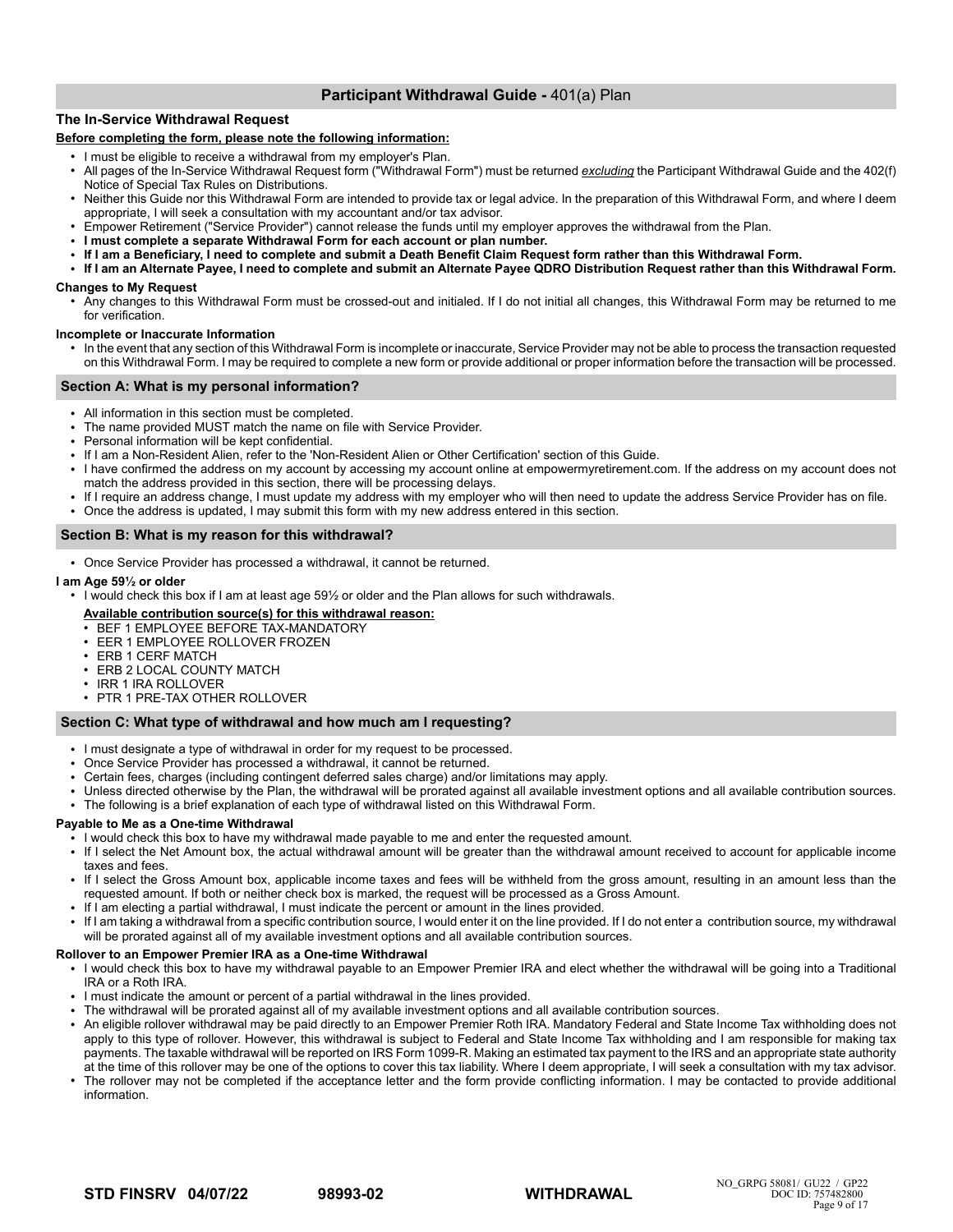### **Rollover to an Empower Brokerage IRA as a One-time Withdrawal**

- I would check this box to have my withdrawal payable to an Empower Brokerage IRA and elect whether the withdrawal will be going into a Traditional Brokerage IRA or a Roth Brokerage IRA.
- I must indicate the amount or percent of a partial withdrawal in the lines provided.
- I must enter the account number for my Empower Brokerage IRA account(s) on the line(s) provided.
- The withdrawal will be prorated against all of my available investment options and all available contribution sources.
- An eligible rollover withdrawal may be paid directly to an Empower Brokerage Roth IRA. Mandatory Federal and State Income Tax withholding does not apply to this type of rollover. However, this withdrawal is subject to Federal and State Income Tax withholding and I am responsible for making tax payments. The taxable withdrawal will be reported on IRS Form 1099-R. Making an estimated tax payment to the IRS and an appropriate state authority at the time of this rollover may be one of the options to cover this tax liability. Where I deem appropriate, I will seek a consultation with my tax advisor.
- The rollover may not be completed if the acceptance letter and the form provide conflicting information. I may be contacted to provide additional information.

### **Rollover to an IRA at Another Retirement Provider or an Eligible Retirement Plan as a One-time Withdrawal**

- It is my responsibility to determine if the IRA or an eligible retirement plan accepts eligible rollover withdrawals.
- I would check this box to have my withdrawal payable to an IRA or an eligible retirement plan at Another Retirement Provider and enter the requested amount.
- The withdrawal will be prorated against all of my available investment options and all available contribution sources as allowed by IRS regulations.
- An eligible rollover withdrawal may be paid directly to a Roth IRA. Mandatory Federal and State Income Tax withholding does not apply to this type of rollover. However, this withdrawal is subject to Federal and State Income Tax withholding and I am responsible for making tax payments. The taxable withdrawal will be reported on IRS Form 1099-R. Making an estimated tax payment to the IRS and an appropriate state authority at the time of this rollover may be one of the options to cover this tax liability. Where I deem appropriate, I will seek a consultation with my tax advisor.
- The rollover may not be completed if the acceptance letter and the form provide conflicting information. I may be contacted to provide additional information.

### **Periodic Installment Payments** *(This option is only available if I am 100% vested.)*

- If I am requesting to establish a new periodic installment payment, I would check the box before "I am requesting to establish a new Periodic Installment Payment." I would then fill in the First Payment Processing Date, Frequency and Payment Type. See Periodic Installment Payment Options below for explanation of the options available.
- If I have an existing periodic installment payment and I would like to change the frequency or payment date, I would check the box before "I am making a change to an existing Periodic Installment Payment." I would then fill in the information that I want changed.
- If my request is to establish a new periodic installment payment but I would also like to take a one-time partial withdrawal, I would check the box before "I am also requesting a one-time withdrawal..." and enter the dollar amount or percentage on the line provided. I would then fill in the First Payment Processing Date, Frequency and Payment Type. See Periodic Installment Payment Options below for explanation of the options available.
- If I select the Net Amount box, the actual withdrawal amount will be greater than the withdrawal amount received to account for applicable income taxes and fees.
- If I select the Gross Amount box, applicable income taxes and fees will be withheld from the gross amount, resulting in an amount less than the requested amount. If both or neither check box is marked, the request will be processed as a Gross Amount.

### Periodic Installment Payment Options

#### First Payment Processing Date

- I must select a First Payment Processing Date. The First Payment Processing Date is the date the funds will be withdrawn from my account.
- I may choose any day between the 1st and the 28th for my First Payment Processing Date. If my chosen date falls on a non-business day (weekend, holiday, etc.) then my payment will distribute on the next available business day.
- Allow 5-10 business days from the First Payment Processing Date to receive the withdrawal.

#### Frequency

• I must select the frequency of my payment from the available options.

### Payment Type

Amount Certain *(Gross Amount Only)*

- I would select this option if I wish to receive specific dollar amount payments on an installment basis.
- The payments will continue until my account balance is zero.
- The number of payments I receive will vary depending on the performance of my underlying investment options.

#### Period Certain *(Specific Number of Years)*

- I would select this option if I wish to receive a set number of periodic installment payments.
- Payment amounts will depend on the account value, which may fluctuate depending upon my chosen investments' performance, the number of years I elect to receive payments and the frequency chosen.
- The payment amount will be calculated by dividing my current vested account balance by the number of remaining payments and is recalculated each time a payment is distributed; therefore, the amount of each payment typically differs. For example, if the payout is to be annually for 4 years, the initial payout amount will be equal to ¼ of my account balance. The second payment will be ¼ of my balance. The third payment will be ½ and the final payment will be the remainder of the account balance, resulting in a zero account balance.

### Interest Only Payments

- This option is only available to me if I have at least one fixed investment option.
- My payment will vary depending on the type and performance of the fixed investment options.
- My payment will continue until I reach the applicable age, at which point my periodic installment payment option will be automatically converted to my required minimum distribution and withdrawals will be made at the same frequency as my interest only payments.

#### **Fixed Annuity Purchase**

- An annuity is a payment option that can guarantee a retirement income for a fixed period or life.
- I will receive payments on the systematic basis that I have elected.
- Payments made under a fixed annuity option will not change for as long as the annuity period continues.
- To request an annuity quote, review the annuity options that follow and call Service Provider at 1-800-701-8255.
- The insurance company issuing the annuity will make annuity payments and will deduct the applicable income tax withholding.
- Once an annuity option is selected, I may not select a different withdrawal method or change to another fixed annuity option.
- To select this method, the minimum annuity purchase amount is \$2,000.00 and each payment must be at least \$50.00.
- I am responsible for ensuring that the fixed annuity option as elected meets the required minimum distribution, if applicable.

**STD FINSRV ][04/07/22)( 98993-02 WITHDRAWAL**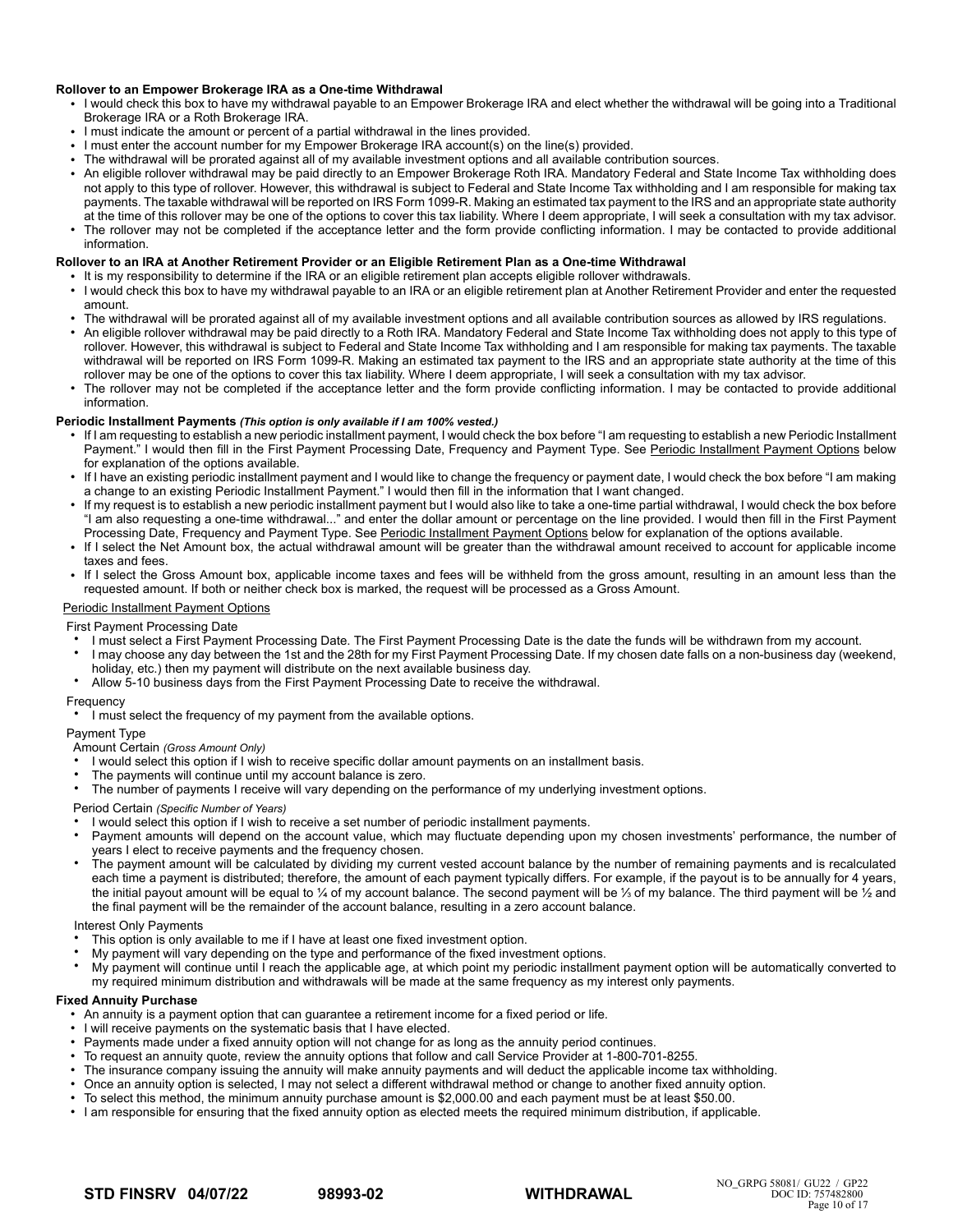### Fixed Annuity Purchase Options

### Purchase Date

- The purchase date is the date the funds are withdrawn from my existing account and placed into a fixed annuity.
- The purchase date may vary depending on the underlying investment options.
- If the purchase date is not a business day, the purchase date will default to the next business day.
- The selected purchase date must be prior to the payment start date.
- The interest rate applied will be the annuity rate in effect on the actual purchase date.
- If a purchase date is not entered, the purchase date will automatically be the date a properly completed Withdrawal Form is received by Service Provider.
- The purchase date cannot be more than 180 days from the date I complete this Withdrawal Form.

First Payment Processing Date

- The First Payment Processing Date is the date the funds will be distributed from my account.
- The first withdrawal may be delayed 5-10 business days as my annuity account is established.
- The First Payment Processing Date cannot be more than 90 days after the purchase date.
- I am responsible for ensuring that the fixed annuity option as elected meets the required minimum distribution, if applicable.

### **Frequency**

● I must select the frequency of my payment from the available options.

# Payment Type

Income of an Amount Certain *(Gross Amount Only)*

- This option provides for annuity payments in the amount and frequency I specify.
- The insurance company issuing the annuity will determine the number of payments and the payment may not be received over a period greater than 20 years.

● If I die before my entire annuitized balance is distributed, my beneficiary will receive all remaining annuity payments, if any.

Income for a Period Certain *(Number of Years)*

- This option provides for annuity payments over the period and frequency I specify.
- The insurance company issuing the annuity will determine the amount of the payments.
- If I die before my entire annuitized balance is distributed, my beneficiary will receive all remaining annuity payments, if any.

### Fixed Life Annuity with Guaranteed Period

- This option provides for monthly annuity payments for the guaranteed payment period I have chosen (5, 10, 15, or 20 years) or for my lifetime, whichever is longer.
- If I die before the expiration of my elected guaranteed period, my beneficiary will receive all remaining payments, if any.
- I must attach a copy of my birth certificate or driver's license.

Fixed Life Annuity - Life Only, No Death Benefit

- This option provides for monthly annuity payments for my lifetime.
- All benefits stop upon my death.
- I must attach a copy of my birth certificate or driver's license.

Joint Life

- This option provides for monthly annuity payments for my lifetime.
- Upon my death, my surviving co-annuitant will receive a pre-elected percentage (50%, 75%, or 100%) of the original payment amount for his or her lifetime.
- For example, if I elect a joint and 50% annuity, my surviving annuitant will continue to receive fixed monthly payments equaling one half of the amount received while we were both living.
- I must attach a copy of both annuitants' birth certificates or drivers' licenses.

Joint Life Annuity with Guaranteed Period

- This option provides for periodic annuity payments for the longer of the guaranteed period of mine or my joint annuitant's lifetime.
- If my death occurs prior to the expiration of the guaranteed period, my surviving joint annuitant will receive 100% of the original payment amount for the remainder of the guaranteed period. Upon expiration of the guaranteed period, my surviving joint annuitant will receive a percentage (that I elect on this form) of the original payment amount for his or her lifetime.
- For example, if I elect a joint and 50% survivor annuity with 10 years guaranteed, and my death occurs within 10 years of the first payment date, my surviving annuitant will receive 100% of the fixed payments for the remainder of 10 years, the original guaranteed period, then will receive payments equaling one half of the amount received while we were both living for the remainder of the surviving annuitant's life.
- If my death occurs after the guaranteed period, my surviving joint annuitant will receive a percentage of the original payment amount for his or her lifetime.
- For example, if I elect a joint and 50% survivor annuity with 10 years guaranteed, and my death occurs after 10 years from the first payment date, my surviving joint annuitant will receive payments equaling one half of the amount received while we were both living for the remainder of the surviving annuitant's life.
- If my joint annuitant dies before me, I will continue to receive 100% of the fixed payments for the remainder of my life. All payments will discontinue upon my death.
- I must attach a copy of both annuitants' birth certificates or drivers' licenses.

### **Section D: To whom do I want my withdrawal payable?**

- It is my responsibility to make sure that the Trustee/Custodian/Provider information provided is accurate.
- **Proceeds will be made payable to the Trustee/Custodian/Provider listed in this section and will be sent to me at the address on my account.**
- This is an irrevocable election and I am responsible for forwarding these payments to the new Trustee/Custodian/Provider in a timely manner.
- Any attempt to provide an address for the new Trustee/Custodian/Provider in any other address section will not be acted upon.

### **Section E: How do I want my proceeds delivered?**

- Certain delivery options are not available on all types of withdrawals.
- Delivery of payment is based on completion of the withdrawal process, which includes receipt of a complete request in good order **and** additional/ required information from my employer.
- Below is a description of each delivery option.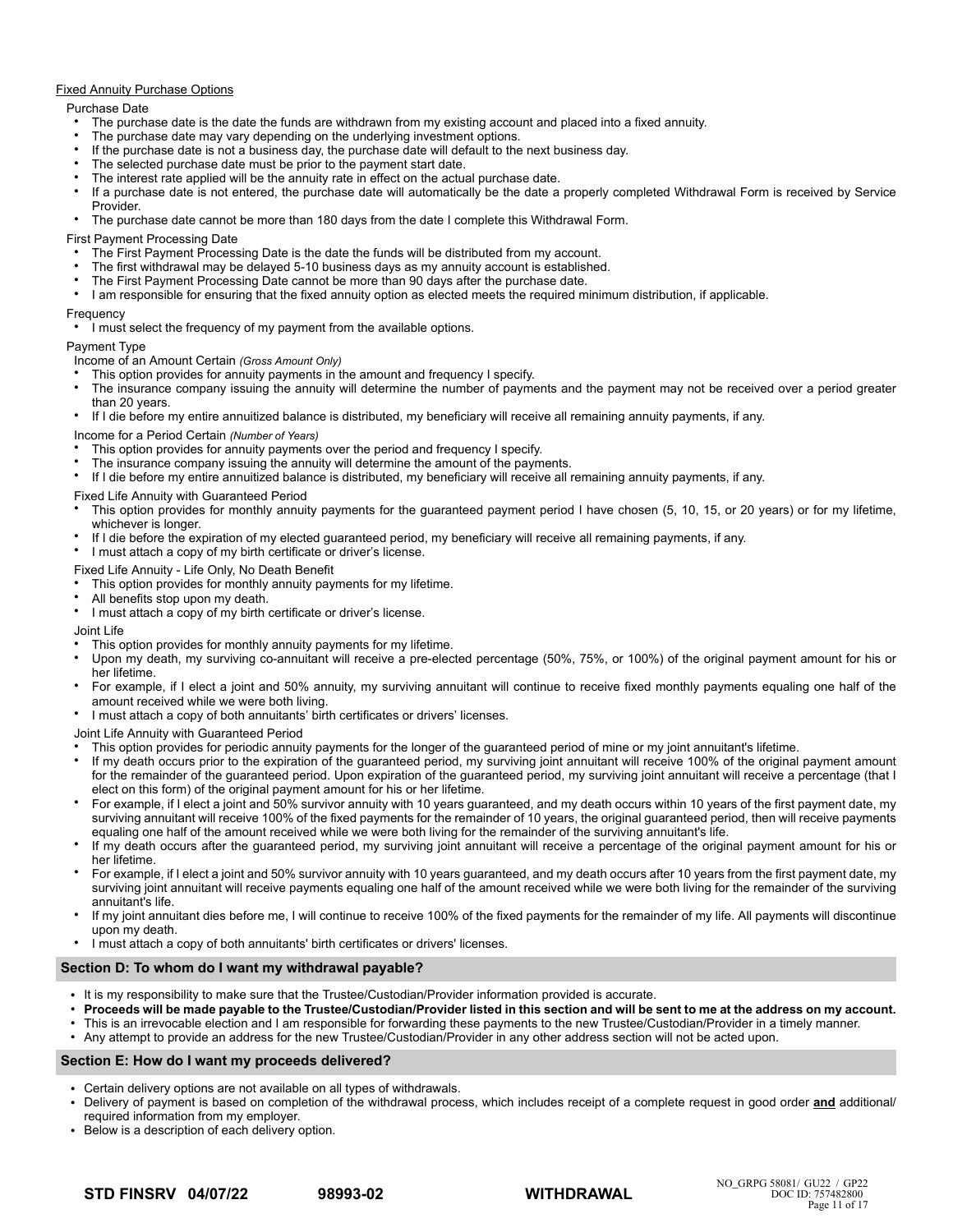### **Rollover Delivery Options**

- **Rollover proceeds will be made payable to the Trustee/Custodian/Provider listed in the section above and will be sent to me at the address on my account.**
- I must choose from the 2 delivery options listed in this section. If I do not select a delivery option for my rollover proceeds, they will be sent by USPS regular mail.

## **Check by USPS Regular Mail**

- Estimated delivery time is up to 5 business days.
- No additional charge.

# **Check by Express Delivery**

- Estimated delivery time is 1-2 business days.
- A non-refundable charge of \$30.00 will be deducted, in addition to any withdrawal fees, for each transaction from my withdrawal check.
- For example, if I elected to make a full withdrawal with a portion payable to me and the remainder rolled over to an eligible plan, there will be 2 different transactions and I may be charged up to a total of \$60.00 for the Express delivery fees.
- Available for delivery, Monday Friday, with no signature required upon delivery.
- If address is a P.O. Box, check will be sent by USPS Priority Mail and estimated delivery time is 2-3 business days.

# **Payable to Me Delivery Options**

I must choose from the delivery options listed in this section. If I do not select a delivery option for my other proceeds, they will be sent by USPS regular mail.

### **Check by USPS Regular Mail**

●

- Estimated delivery time is up to 5 business days.
- No additional charge.
- Check(s) payable to me will be sent to the address on my account unless an address change is indicated in the 'My Signature Notarization' section of the form and is properly notarized or witnessed.

# **Check by Express Delivery**

- **Estimated delivery time is 1-2 business days.**
- A non-refundable charge of up to \$30.00 will be deducted, in addition to any withdrawal fees, for each transaction.
	- For example, if I elected to make a full withdrawal with a portion payable to me and the remainder rolled over to an eligible plan, there will be 2 different transactions and I may be charged up to a total of \$60.00 for the Express delivery fees.
- Not available for Periodic Installment/Fixed Annuity Payments.
- Available for delivery, Monday-Friday, with no signature required upon delivery.
- Check(s) made payable to me will be sent to the address on my account unless an address change is indicated in the 'My Signature Notarization' section of the form and is properly notarized or witnessed.
- If the address is a P.O. Box, the check will be sent by USPS Priority Mail and estimated delivery time is 2-3 business days.
- Delivery is not guaranteed to all areas.

# **Direct Deposit via New Automated Clearing House ("ACH")**

- I would elect this option if I want my payment to be electronically deposited into my personal checking or savings account.
- Estimated delivery time is 2-3 business days.
- If I have submitted new ACH information a notary is required. **Please note:** If you are located outside of the United States, you must also include an Apostille Stamp in addition to having the form notarized.
- A non-refundable charge of up to \$15.00 will be deducted, in addition to any withdrawal fees, for each transaction.

Not available for Direct Rollovers.

- Available for Periodic Installment/Fixed Annuity Payments at no charge.
- If I have requested a periodic installment payment and my first payment processing date does not allow for the 10 day pre-notification process, I understand that my first payment will be sent by check to my address on my account.
- **The name on my checking/savings account MUST match the name on file with Service Provider.**
- For deposit into my **checking account, I** *MUST* **attach a copy of a preprinted voided check** for the receiving account. I may also attach a letter on financial institution letterhead, signed by a representative from the receiving institution, which indicates my name, checking account number and the ABA routing number.
- For deposit into my **savings account, I** *MUST* **attach a letter on financial institution letterhead, signed by a representative** from the receiving institution, which indicates my name, savings account number and the ABA routing number.
- **An ACH request can not be sent to a prepaid debit card, an IRA, or a business account.**
- Any missing, incomplete, or inaccurate information will delay my withdrawal request.
- ACH credit can only be made into a United States financial institution.
- Any requests received referencing a foreign financial institution or referencing a United States financial institution with a further credit to an account associated with a foreign financial institution will be rejected.

# General ACH Information

- I authorize Service Provider to initiate credit entries and, if necessary, debit entries and adjustments for any credit entries in error.
- In addition, I authorize my financial institution, in the form of an electronic funds transfer, to credit and/or debit the same to such account.
- Service Provider will make payment in accordance with the direction I have specified on this Withdrawal Form until such time that I notify Service Provider in writing that I wish to cancel the ACH agreement.
- I must provide notice of cancellation at least 30 days prior to a payment date for the cancellation to be effective with respect to all of my subsequent payments.
- Service Provider reserves the right to terminate the ACH transfers for any reason and will notify me in the event of such termination by sending notice to my last known address on file with Service Provider.
- It is my obligation to notify Service Provider of any address or other changes affecting electronic fund transfers during my lifetime.
- I am solely responsible for any consequences and/or liabilities that may arise out of my failure to provide such notification.
- By selecting the ACH method of delivery, I acknowledge that Service Provider is not liable for payments made by Service Provider in accordance with a properly completed Withdrawal Form.
- I am authorizing and directing my financial institution not to hold any overpayments made by Service Provider on my behalf, or on behalf of my estate or any current or future joint account holder, if applicable.
- ACH delivery is not available to a foreign financial institution or to a United States financial institution for subsequent transfer to a foreign financial institution.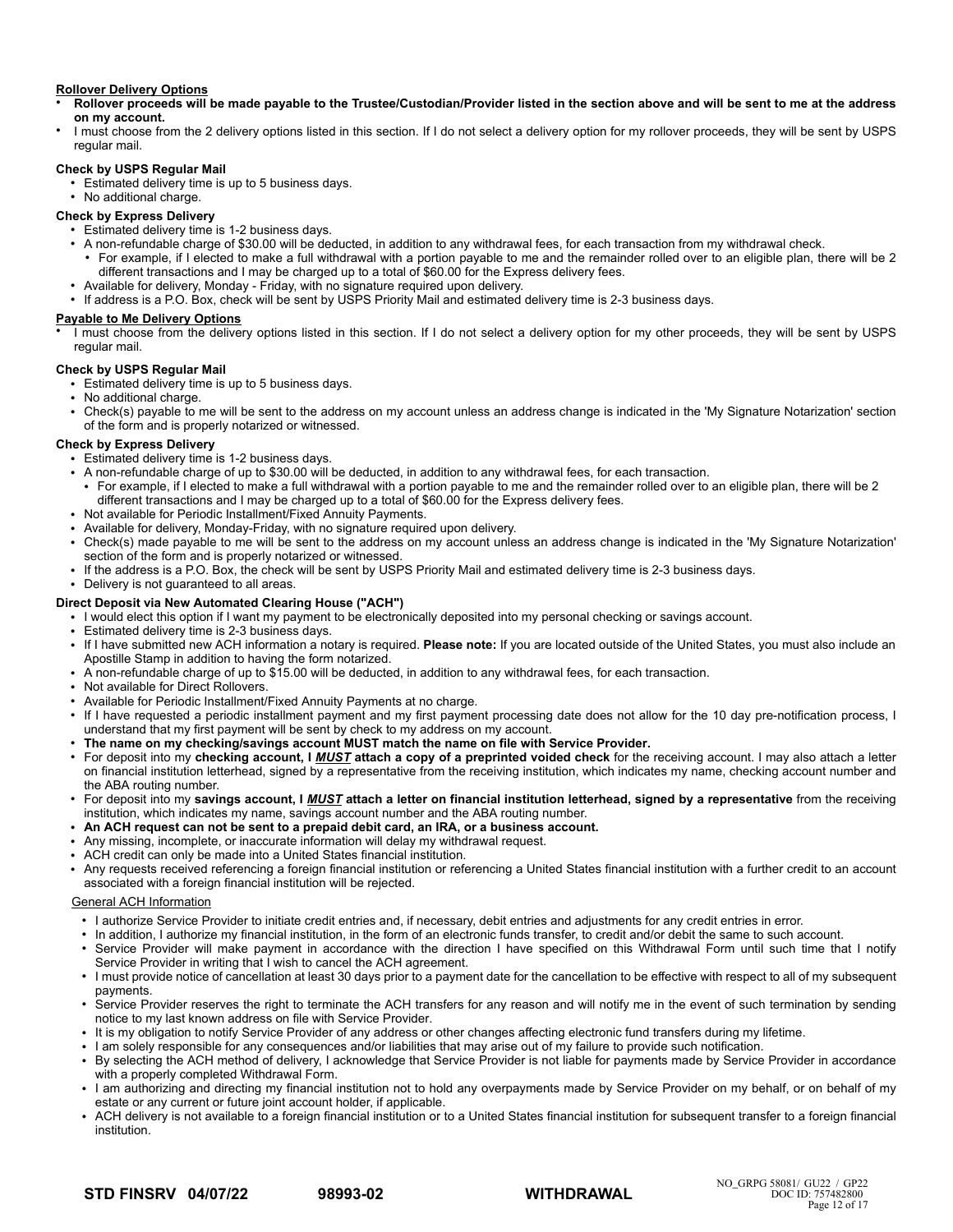● Any requests received containing foreign financial institution instructions will be rejected and require new ACH or check delivery instructions.

### ACH for Periodic Installment Payments Only

- ACH is a form of electronic funds transfer by which Service Provider can transfer my payments directly to my financial institution.
- I should allow at least 15 days from the date Service Provider receives my properly completed Withdrawal Form to begin using ACH for my payments. ● Upon receipt of a properly completed Withdrawal Form, Service Provider will notify my financial institution of my ACH request. This is called the pre-notification process.
- The pre-notification process takes approximately 10 days.
- During the pre-notification process, my financial institution will confirm with Service Provider that the account and routing information I submitted is correct and that it will accept the ACH transfer.
- After this confirmation is received, my payments will be transferred to my financial institution within 2 days of the first payment date.
- If my payments are withdrawn from investments that are subject to time delays upon withdrawal, the deposit to my financial institution may be delayed accordingly.
- In the event of a change to my periodic installment payment, my electronic funds transfer may be subject to delay and a check will be sent to my last known address on file with Service Provider.
- If my financial institution rejects the pre-notification, I will be notified and payments will be mailed to me via check until I submit new ACH instructions.
- As a result, it is important to notify Service Provider in writing of any changes to my mailing address.
- I may submit my new ACH instructions on the Direct Deposit (ACH) form which is available at empowermyretirement.com or by calling 1-800-701-8255.

### **Direct Deposit via Existing Automated Clearing House ("ACH")**

- I have an existing ACH that has been on file for at least fifteen (15) days and I wish to use if for this Withdrawal request. If my ACH has not been established on my account for at least 15 days, I must have my signature notarized in the 'My Signature Notarization' section or witnessed by my authorized Plan Administrator in the 'My Authorized Plan Administrator Signature' section of this form.
- Estimated delivery time is 2-3 business days.
- A non-refundable charge of up to \$15.00 will be deducted, in addition to any withdrawal fees, for each transaction.
- Not available for Direct Rollovers.
- Available for Periodic Installment/Fixed Annuity Payments at no charge.
- If I have requested a periodic installment payment and my first payment processing date does not allow for the 10 day pre-notification process, I understand that my first payment will be sent by check to my address on my account.

### **Wire Transfer**

- Estimated delivery time is 1-2 business days.
- A non-refundable charge of up to \$40.00 will be deducted, in addition to any withdrawal fees, for each transaction.
- For example, if I elected to make a full withdrawal payable to me there will be 1 different transactions and I may be charged up to a total of \$40.00 for the Wire transfer delivery fees.
- Not available for Direct Rollover/Periodic Installment/Fixed Annuity Payments.
- Additional fees may apply at the receiving financial institution.
- **I MUST** verify the wire transfer information provided with the financial institution receiving these funds. Service Provider is not responsible **for inaccurate wire transfer instructions.**
- **I also <b>MUST** attach a letter on financial institution letterhead signed by a representative of the receiving institution. The letter must include the following wire transfer information: Bank Name, complete Bank Mailing Address, including City, State and Zip Code, Account Name, Account Number, ABA Routing Number and 'For Further Credit to' Name and Account Number.

### **Section F: Non-Resident Alien or Other Certification**

- If I am a non-resident alien, I must complete the 'Non-Resident Alien or Other Certification' section on this form.
- The withholding rate applicable to my payment is thirty percent (30%) unless a reduced rate applies because my country of residence has entered into a tax treaty with the U.S. and the treaty provides for reduced withholding rate or an exemption from withholding. In order to claim a treaty rate, I must complete the appropriate fields, tax treaty section, if applicable and provide a U.S. Taxpayer Identification Number. I may call 1-800-TAX-FORM (829-3676) or visit http://www.irs.gov for further information. If I need and as I see applicable, I will consult with my tax advisor to determine my appropriate tax withholdng.

### **Section G: How will my income taxes be withheld?**

- Withdrawal withholding will vary depending on the type of withdrawal I am requesting.
- I have received and **must read the attached 402(f) Notice of Special Tax Rules on Distributions**, which provides additional income tax withholding information.
- If I do not have sufficient Federal or State Income Tax withheld from my withdrawal, I will be responsible for payment of estimated tax and/or may incur penalties under estimated tax rules.
- If applicable, I have attached IRS Form W-4P and/or my State's Income Tax withholding form to make tax elections when required. In the event these forms are required for my withdrawal and not submitted, Service Provider will withhold in accordance with applicable Federal and State regulations. ● If I need and as I see applicable, I will consult with my tax advisor to determine my appropriate tax withholding.

#### **Federal Income Tax Withholding**

● Generally, twenty percent (20%) mandatory Federal Income Tax withholding will apply to the taxable amount of all withdrawals paid directly to me unless an exception applies.

#### **Early Withdrawal Penalty**

● I may be subject to an additional ten percent (10%) tax penalty for withdrawals if I am under the age of 59½, unless another exception to the early withdrawal penalty applies.

#### **Direct Rollovers**

- Direct rollovers are not subject to Federal Income Tax withholding.
- A rollover of assets to a Roth IRA are subject to Federal Income Tax and will be reported as taxable income to me.
- I am responsible for paying any income tax due on this withdrawal.

### **Periodic Installment Payments**

Twenty percent (20%) mandatory Federal Income Tax withholding will apply to the taxable amount of all amount certain or period certain periodic installment payments scheduled to continue for less than ten (10) years.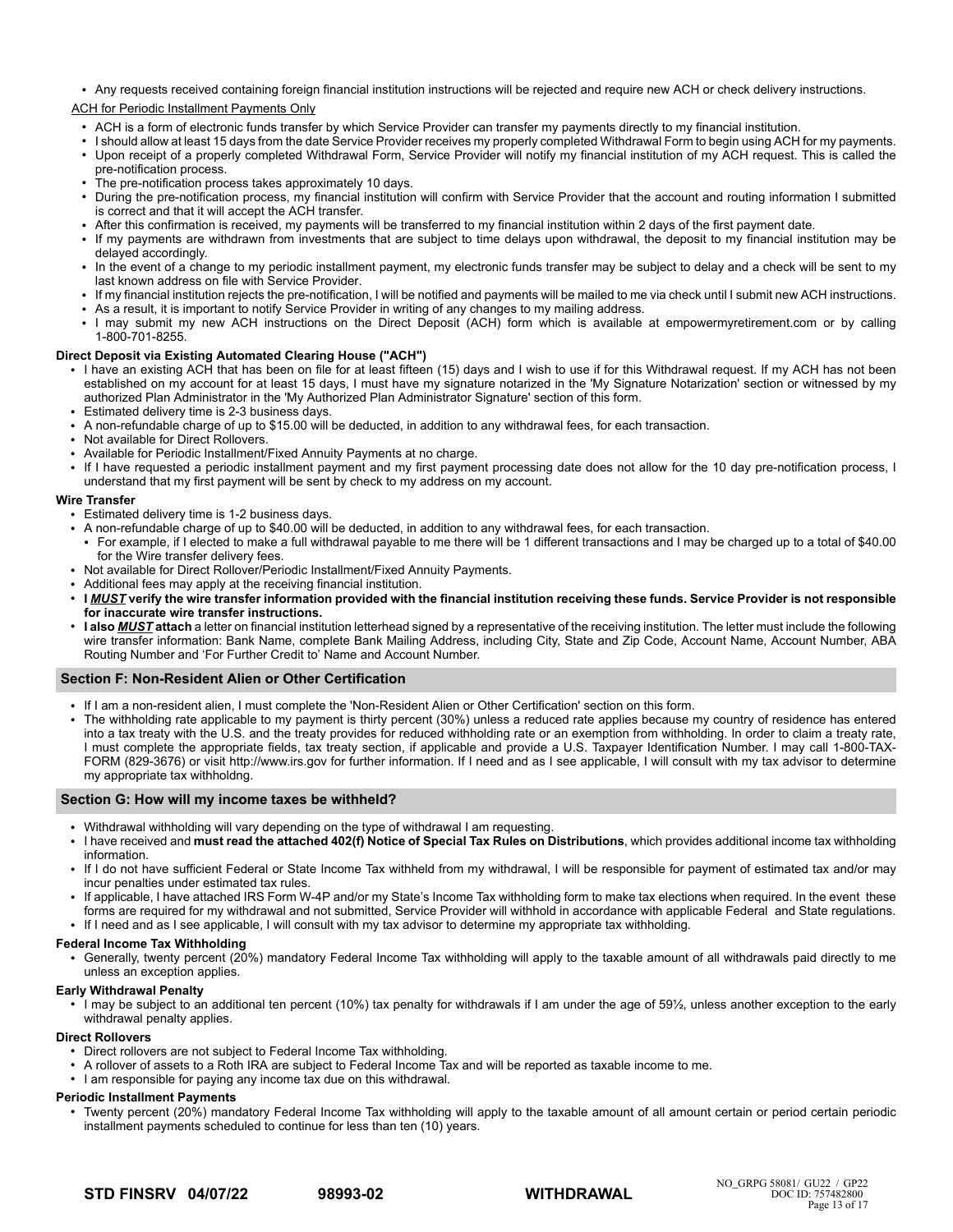- If my periodic installment payments are payable over my life expectancy or are scheduled to continue for a period certain of more than ten (10) years, it is suggested that I complete and attach an IRS Form W-4P to this Withdrawal Form.
- If an IRS Form W-4P is not attached, Federal Income Tax withholding will be made as though I am married with three (3) allowances.
- I may obtain an IRS Form W-4P at http://www.irs.gov.

### **Fixed Annuities**

- I need to complete and attach an IRS Form W-4P to this Withdrawal Form.
- If an IRS Form W-4P is not attached, Federal Income Tax withholding will be made as though I am married with three (3) allowances.
- I may obtain an IRS Form W-4P at http://www.irs.gov.
- I also need to complete and attach my State's Income Tax withholding form if required by my state.

### **Income Tax Withholding Applicable to Payments Delivered Outside the U.S.**

● If I am a U.S. citizen or U.S. resident alien and my payment is to be delivered outside the U.S. or its possessions, I may not elect out of Federal Income Tax withholding.

### **Income Tax Withholding for a Non-U.S. Person**

- If I am a non-resident alien, I must complete the 'Non-Resident Alien or Other Certification' section of this form.
- The withholding rate applicable to my payment is thirty percent (30%) unless a reduced rate applies because my country of residence has entered into a tax treaty with the U.S. and the treaty provides for a reduced withholding rate or an exemption from withholding. In order to claim a treaty rate, I must complete the appropriate fields, tax treaty section, if applicable and provide a U.S. Taxpayer Identification Number. I may call 1-800-TAX-FORM (829-3676) or visit http://www.irs.gov for further information. If I need and as I see applicable, I will consult with my tax advisor to determine my appropriate tax withholding.

### **State Income Tax Withholding**

- If applicable, I will attach my State's Income Tax withholding form to make tax elections when required. In the event these forms are required for my withdrawal and not submitted, Service Provider will withhold in accordance with applicable state regulations.
- If I live in the state that mandates State Income Tax withholding, State Income Tax will be withheld. If I wish to have additional State Income Tax withheld, I may elect so by entering a percentage or dollar amount on the line provided.
- Certain states allow an election for no State Income Tax withholding depending on the reason and type of withdrawal I have selected. For these states only, State Income Tax will be withheld unless I properly elect otherwise on the form.
- Certain states do not require mandatory withholding but allow to elect State Income Tax withholding depending on the reason and type of withdrawal I have selected. If I elect this, State Income Tax will be withheld based on a default rate/rules provided by the state of my residence. I may elect to have an additional State Income Tax withheld by entering a percentage or a dollar amount on the line provided.
- **For more information and applicable forms or documentation that may be required for my state**, refer to the appropriate state tax authority.

### **Section H: Signatures and Consent**

#### ● *Handwritten signatures are required on this form. Electronic signatures will not be accepted and will result in a significant delay.* **My Consent**

- My signature and the date of my signature are required.
- I attest to receiving, reading, understanding and agreeing to all provisions of this Withdrawal Form Request, the Participant Withdrawal Guide and the 402(f) Notice of Special Tax Rules on Distributions.

## **My Signature Notarization**

- Direct Deposit via New ACH or Wire Transfer
- If I have requested for my withdrawal to be delivered Direct Deposit via New ACH or as a Wire Transfer or if I have an existing ACH that was established less than 15 days ago, I must have my signature notarized or witnessed by my Plan Administrator. If my signature is not notarized or witnessed by my Plan Administrator or if the required documentation is missing, a check will be sent to address of record.
- Permanent Address Change
- I would check this box if I would like for Service Provider to update the address on file to this new permanent address. If I am requesting a check, I understand that it will be mailed to this address.
- **I must notify my employer of my address change.**
- Any changes to my address must be notarized or witnessed by my authorized Plan Administrator.

### **My Authorized Plan Administrator Signature**

● My authorized Plan Administrator signature and completed vesting information are required in order for this Withdrawal Form to be processed.

### **Section I: Where should I send this form?**

- Once I have completed this Withdrawal Form, including obtaining all signatures, I must forward it according to the instructions listed in this section.
- If I have elected to upload or fax this Withdrawal Form to Service Provider, I need to allow 2-4 hours for receipt before I check on the status.
- We will not accept hand delivered forms at Express Mail addresses.

### **Required Information**

#### **Important Note**

- Although every effort is made to keep the information in this Guide current, it is subject to change without notice. Federal, state, and local tax laws may be revised, and new Plan provisions may be adopted by the Plan. For the most up to date version of this Guide, please visit the website at empowermyretirement.com or call Client Service at 1-800-701-8255.
- Access to the Voice Response System or the website may be limited or unavailable during periods of peak demand, market volatility, systems upgrades, maintenance or for other reasons.
- For more information about available investment options, including fees and expenses, I may obtain applicable prospectuses and/or disclosure documents regarding Plan investments and fees available from my Plan administrator and/or Plan Service representative. Read them carefully before investing.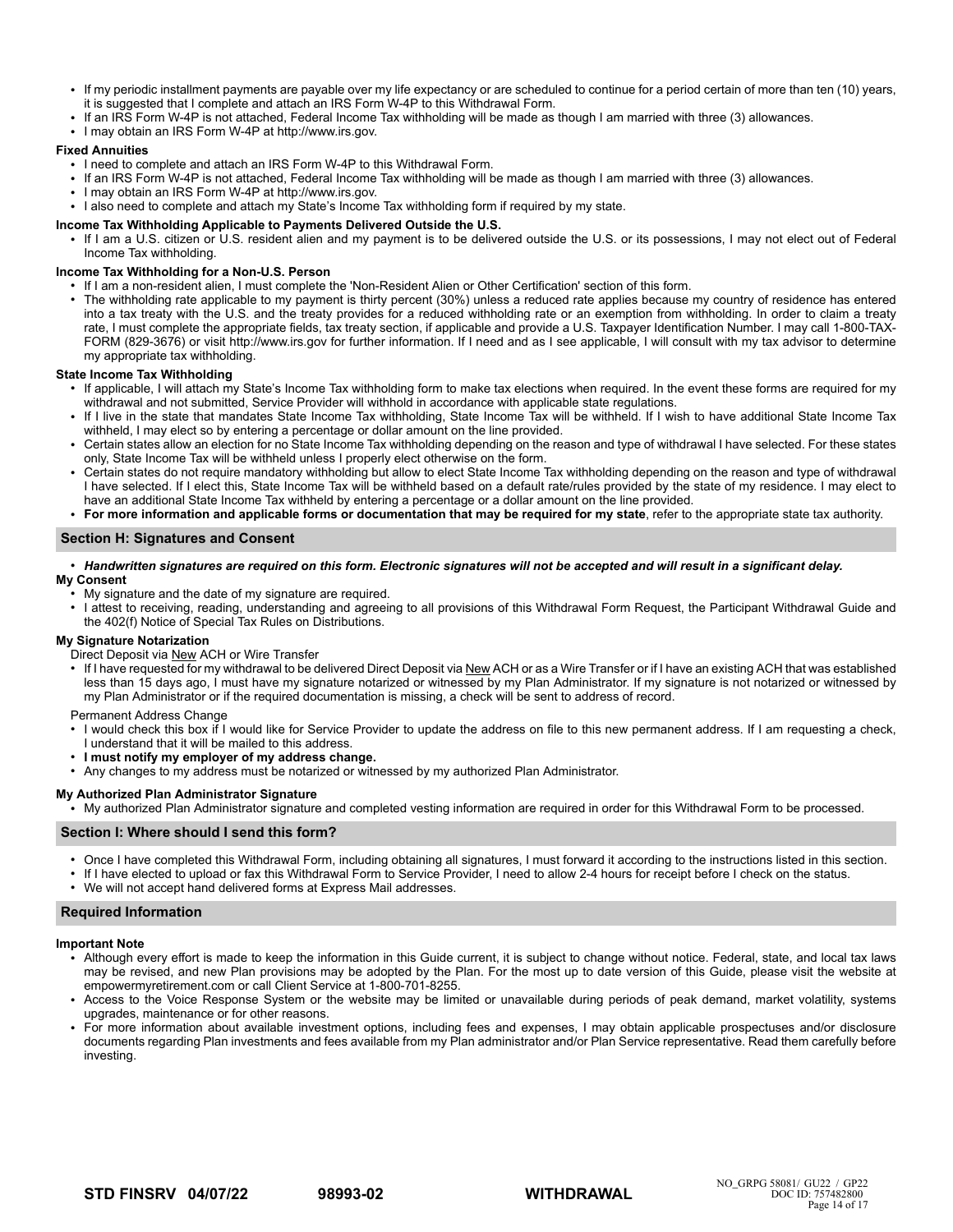# **402(f) NOTICE OF SPECIAL TAX RULES ON DISTRIBUTIONS**

### **YOUR ROLLOVER OPTIONS**

You are receiving this notice because all or a portion of a payment you are receiving from CERF Savings Plan - 401(a) Plan (the "Plan") is eligible to be rolled over to an IRA or an employer plan. This notice is intended to help you decide whether to do such a rollover.

This notice describes the rollover rules that apply to payments from the Plan that are not from a designated Roth account (a type of account in some employer plans that are subject to special tax). If you also receive a payment from a designated Roth account in the Plan, you will be provided a different notice for that payment, and the Plan administrator or the payor will tell you the amount that is being paid from each account.

Rules that apply to most payments from a plan are described in the "General Information About Rollovers" section. Special rules that only apply in certain circumstances are described in the "Special Rules and Options" section.

### **GENERAL INFORMATION ABOUT ROLLOVERS**

### **How can a rollover affect my taxes?**

You will be taxed on a payment from the Plan if you do not roll it over. If you are under age 59½ and do not do a rollover, you will also have to pay a 10% additional income tax on early distributions (generally, distributions made before age 59½), unless an exception applies. However, if you do a rollover, you will not have to pay tax until you receive payments later and the 10% additional income tax will not apply if those payments are made after you are age 59½ (or if an exception to the 10% additional income tax applies).

**What types of retirement accounts and plans may accept my rollover?** You may roll over the payment to either an IRA (an individual retirement account or individual retirement annuity) or an employer plan (a tax-qualified plan, section 403(b) plan, or governmental section 457(b) plan) that will accept the rollover. The rules of the IRA or employer plan that holds the rollover will determine your investment options, fees, and rights to payment from the IRA or employer plan (for example, IRAs are not subject to spousal consent rules, and IRAs may not provide loans). Further, the amount rolled over will become subject to the tax rules that apply to the IRA or employer plan.

### **How do I do a rollover?**

There are two ways to do a rollover. You can do either a direct rollover or a 60-day rollover.

If you do a direct rollover, the Plan will make the payment directly to your IRA or an employer plan. You should contact the IRA sponsor or the administrator of the employer plan for information on how to do a direct rollover.

If you do not do a direct rollover, you may still do a rollover by making a deposit into an IRA or eligible employer plan that will accept it. Generally, you will have 60 days after you receive the payment to make the deposit. If you do not do a direct rollover, the Plan is required to withhold 20% of the payment for federal income taxes (up to the amount of cash and property received other than employer stock). This means that, in order to roll over the entire payment in a 60-day rollover, you must use other funds to make up for the 20% withheld. If you do not roll over the entire amount of the payment, the portion not rolled over will be taxed and will be subject to the 10% additional income tax on early distributions if you are under age 59½ (unless an exception applies).

### **How much may I roll over?**

If you wish to do a rollover, you may roll over all or part of the amount eligible for rollover. Any payment from the Plan is eligible for rollover, except:

- Certain payments spread over a period of at least 10 years or over your life or life expectancy (or the lives or joint life expectancy of you and your beneficiary);
- Required minimum distributions after age 70<sup>1</sup>/<sub>2</sub> (if you were born before July 1, 1949), or age 72 (if you were born after June 30, 1949), or after death;
- Hardship distributions;
- Payments of employee stock ownership plan (ESOP) dividends;
- Corrective distributions of contributions that exceed tax law limitations; • Loans treated as deemed distributions (for example, loans in default
- due to missed payments before your employment ends);
- Cost of life insurance paid by the Plan;
- Payments of certain automatic enrollment contributions requested to be withdrawn within 90 days of the first contribution;
- Amounts treated as distributed because of a prohibited allocation of S corporation stock under an ESOP (also, there will generally be adverse

tax consequences if you roll over a distribution of S corporation stock to an IRA); and

• Distributions of certain premiums for health and accident insurance.

The Plan administrator or the payor can tell you what portion of a payment is eligible for rollover.

### **If I don't do a rollover, will I have to pay the 10% additional income tax on early distributions?**

If you are under age 59½, you will have to pay the 10% additional income tax on early distributions for any payment from the Plan (including amounts withheld for income tax) that you do not roll over, unless one of the exceptions listed below applies. This tax applies to the part of the distribution that you must include in income and is in addition to the regular income tax on the payment not rolled over.

The 10% additional income tax does not apply to the following payments from the Plan:

- Payments made after you separate from service if you will be at least age 55 in the year of the separation;
- Payments that start after you separate from service if paid at least annually in equal or close to equal amounts over your life or life expectancy (or the lives or joint life expectancy of you and your beneficiary);
- Payments from a governmental plan made after you separate from service if you are a qualified public safety employee and you will be at least age 50 in the year of the separation;
- Payments of up to \$5,000 made to you from a defined contribution plan if the payment is a qualified birth or adoption distribution;
- Payments made due to disability;
- Payments after your death;
- Payments of ESOP dividends;
- Corrective distributions of contributions that exceed tax law limitations;
- Cost of life insurance paid by the Plan;
- Payments made directly to the government to satisfy a federal tax levy;
- Payments made under a qualified domestic relations order (QDRO);
- Payments up to the amount of your deductible medical expenses (without regard to whether you itemize deductions for the taxable year);
- Certain payments made while you are on active duty if you were a member of a reserve component called to duty after September 11, 2001, for more than 179 days;
- Payments of certain automatic enrollment contributions requested to be withdrawn within 90 days of the first contribution;
- Payments excepted from the additional income tax by federal legislation relating to certain emergencies and disasters; and
- Phased retirement payment made to federal employees.

#### **If I do a rollover to an IRA, will the 10% additional income tax apply to early distributions from the IRA?**

If you receive a payment from an IRA when you are under age 59½, you will have to pay the 10% additional income tax on early distributions on the part of the distribution that you must include in income, unless an exception applies. In general, the exceptions to the 10% additional income tax for early distributions from an IRA are the same as the exceptions listed above for early distributions from a plan. However, there are a few differences for payments from an IRA, including:

- The exception for payments made after you separate from service if you will be at least age 55 in the year of the separation (or age 50 for qualified public safety employees) does not apply;
- The exception for qualified domestic relations orders (QDROs) does not apply (although a special rule applies under which, as part of a divorce or separation agreement, a tax-free transfer may be made directly to an IRA of a spouse or former spouse); and
- The exception for payments made at least annually in equal or close to equal amounts over a specified period applies without regard to whether you have had a separation from service.

Additional exceptions apply for payments from an IRA, including:

- Payments for qualified higher education expenses;
- Payments up to \$10,000 used in a qualified first-time home purchase; and
- Payments for health insurance premiums after you have received unemployment compensation for 12 consecutive weeks (or would have been eligible to receive unemployment compensation but for selfemployed status).

#### **Will I owe State income taxes?**

This notice does not describe any State or local income tax rules (including withholding rules).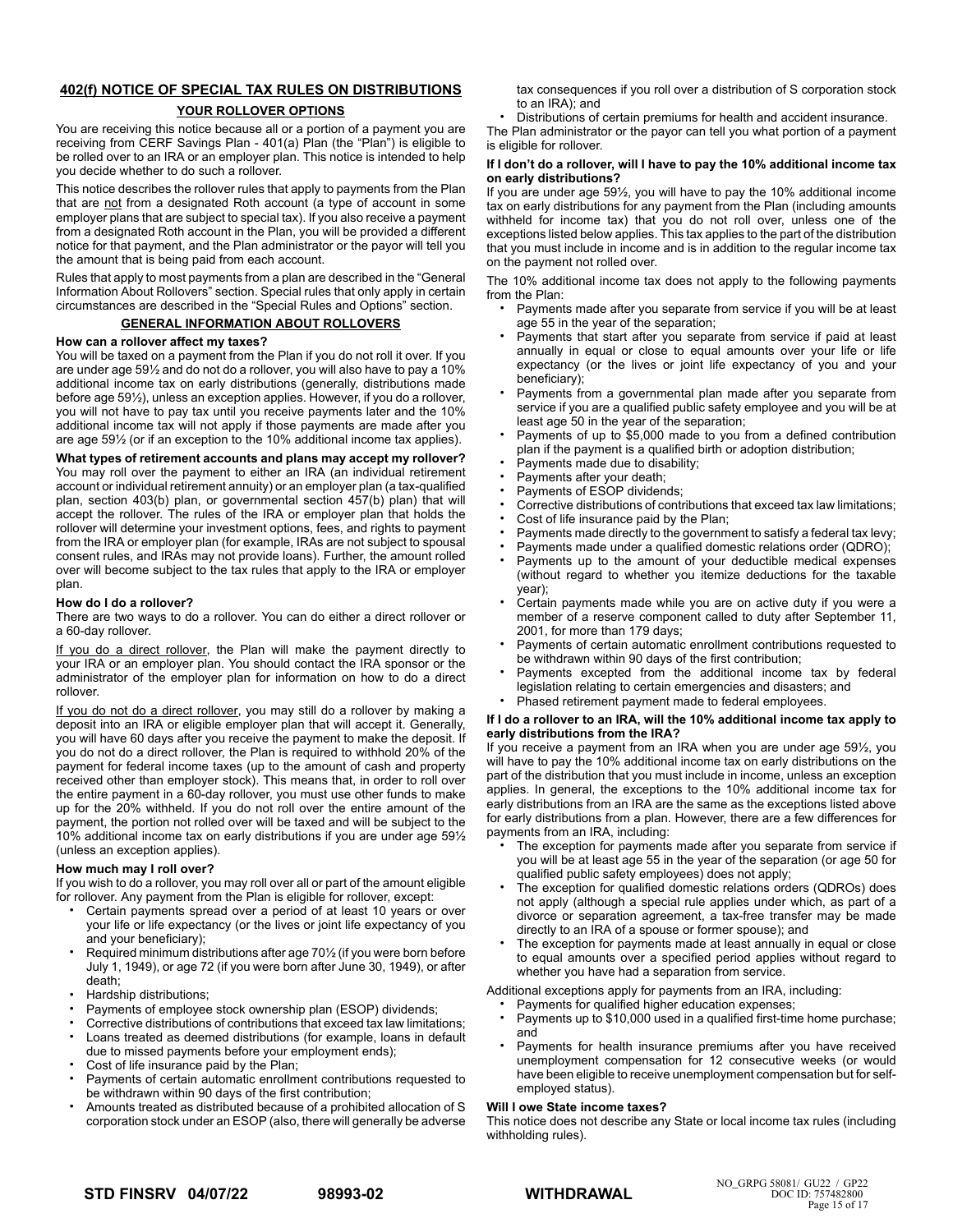### **SPECIAL RULES AND OPTIONS**

#### **If your payment includes after-tax contributions**

After-tax contributions included in a payment are not taxed. If you receive a partial payment of your total benefit, an allocable portion of your aftertax contributions is included in the payment, so you cannot take a payment of only after-tax contributions. However, if you have pre-1987 after-tax contributions maintained in a separate account, a special rule may apply to determine whether the after-tax contributions are included in a payment. In addition, special rules apply when you do a rollover, as described below.

You may roll over to an IRA a payment that includes after-tax contributions through either a direct rollover or a 60-day rollover. You must keep track of the aggregate amount of the after-tax contributions in all of your IRAs (in order to determine your taxable income for later payments from the IRAs).

If you do a direct rollover of only a portion of the amount paid from the Plan and at the same time the rest is paid to you, the portion directly rolled over consists first of the amount that would be taxable if not rolled over. For example, assume you are receiving a distribution of \$12,000, of which \$2,000 is after-tax contributions. In this case, if you directly roll over \$10,000 to an IRA that is not a Roth IRA, no amount is taxable because the \$2,000 amount not rolled over is treated as being after-tax contributions. If you do a direct rollover of the entire amount paid from the Plan to two or more destinations at the same time, you can choose which destination receives the after-tax contributions.

Similarly, if you do a 60-day rollover to an IRA of only a portion of a payment made to you, the portion rolled over consists first of the amount that would be taxable if not rolled over. For example, assume you are receiving a distribution of \$12,000, of which \$2,000 is after-tax contributions, and no part of the distribution is directly rolled over. In this case, if you roll over \$10,000 to an IRA that is not a Roth IRA in a 60-day rollover, no amount is taxable because the \$2,000 amount not rolled over is treated as being after-tax contributions.

You may roll over to an employer plan all of a payment that includes after-tax contributions, but only through a direct rollover (and only if the receiving plan separately accounts for after-tax contributions and is not a governmental section 457(b) plan). You can do a 60-day rollover to an employer plan of part of a payment that includes after-tax contributions, but only up to the amount of the payment that would be taxable if not rolled over.

#### **If you miss the 60-day rollover deadline**

Generally, the 60-day rollover deadline cannot be extended. However, the IRS has the limited authority to waive the deadline under certain extraordinary circumstances, such as when external events prevented you from completing the rollover by the 60-day rollover deadline. Under certain circumstances, you may claim eligibility for a waiver of the 60-day rollover deadline by making a written self-certification. Otherwise, to apply for a waiver from the IRS, you must file a private letter ruling request with the IRS. Private letter ruling requests require the payment of a nonrefundable user fee. For more information, see IRS Publication 590-A, *Contributions to Individual Retirement Arrangements (IRAs).*

#### **If your payment includes employer stock that you do not roll over**

If you do not do a rollover, you can apply a special rule to payments of employer stock (or other employer securities) that are either attributable to after-tax contributions or paid in a lump sum after separation from service (or after age 59½, disability, or the participant's death). Under the special rule, the net unrealized appreciation on the stock will not be taxed when distributed from the Plan and will be taxed at capital gain rates when you sell the stock. Net unrealized appreciation is generally the increase in the value of employer stock after it was acquired by the Plan. If you do a rollover for a payment that includes employer stock (for example, by selling the stock and rolling over the proceeds within 60 days of the payment), the special rule relating to the distributed employer stock will not apply to any subsequent payments from the IRA or, generally, the Plan. The Plan administrator can tell you the amount of any net unrealized appreciation.

#### **If you have an outstanding loan that is being offset**

If you have an outstanding loan from the Plan, your Plan benefit may be offset by the outstanding amount of the loan, typically when your employment ends. The offset amount is treated as a distribution to you at the time of the offset. Generally, you may roll over all or any portion of the offset amount. Any offset amount that is not rolled over will be taxed (including the 10% additional income tax on early distributions, unless an exception applies). You may roll over offset amounts to an IRA or an employer plan (if the terms of the employer plan permit the plan to receive plan loan offset rollovers).

How long you have to complete the rollover depends on what kind of plan loan offset you have. If you have a qualified plan loan offset, you will have until your tax return due date (including extensions) for the tax year during which the offset occurs to complete your rollover. A qualified plan loan offset occurs when a plan loan in good standing is offset because your employer plan terminates, or because you sever from employment. If your plan loan offset occurs for any other reason (such as a failure to make level loan repayments that results in a deemed distribution), then you have 60 days from the date the offset occurs to complete your rollover.

#### **If you were born on or before January 1, 1936**

If you were born on or before January 1, 1936, and receive a lump sum distribution that you do not roll over, special rules for calculating the amount of the tax on the payment might apply to you. For more information, see IRS Publication 575, *Pension and Annuity Income*.

#### **If your payment is from a governmental section 457(b) plan**

If the Plan is a governmental section 457(b) plan, the same rules described elsewhere in this notice generally apply, allowing you to roll over the payment to an IRA or an employer plan that accepts rollovers. One difference is that, if you do not do a rollover, you will not have to pay the 10% additional income tax on early distributions from the Plan even if you are under age 59½ (unless the payment is from a separate account holding rollover contributions that were made to the Plan from a tax-qualified plan, a section 403(b) plan, or an IRA). However, if you do a rollover to an IRA or to an employer plan that is not a governmental section 457(b) plan, a later distribution made before age 59½ will be subject to the 10% additional income tax on early distributions (unless an exception applies). Other differences are that you cannot do a rollover if the payment is due to an "unforeseeable emergency" and the special rules under "If your payment includes employer stock that you do not roll over" and "If you were born on or before January 1, 1936," do not apply.

**If you are an eligible retired public safety officer and your payment is used to pay for health coverage or qualified long-term care insurance** If the Plan is a governmental plan, you retired as a public safety officer, and your retirement was by reason of disability or was after normal retirement age, you can exclude from your taxable income plan payments paid directly as premiums to an accident or health plan (or a qualified long-term care insurance contract) that your employer maintains for you, your spouse, or your dependents, up to a maximum of \$3,000 annually. For this purpose, a public safety officer is a law enforcement officer, firefighter, chaplain, or member of a rescue squad or ambulance crew.

#### **If you roll over your payment to a Roth IRA**

If you roll over a payment from the Plan to a Roth IRA, a special rule applies under which the amount of the payment rolled over (reduced by any aftertax amounts) will be taxed. In general, the 10% additional income tax on early distributions will not apply. However, if you take the amount rolled over out of the Roth IRA within the five-year period that begins on January 1 of the year of the rollover, the 10% additional income tax will apply (unless an exception applies).

If you roll over the payment to a Roth IRA, later payments from the Roth IRA that are qualified distributions will not be taxed (including earnings after the rollover). A qualified distribution from a Roth IRA is a payment made after you are age 59½ (or after your death or disability, or as a qualified first-time homebuyer distribution of up to \$10,000) and after you have had a Roth IRA for at least 5 years. In applying this 5-year rule, you count from January 1 of the year for which your first contribution was made to a Roth IRA. Payments from the Roth IRA that are not qualified distributions will be taxed to the extent of earnings after the rollover, including the 10% additional income tax on early distributions (unless an exception applies). You do not have to take required minimum distributions from a Roth IRA during your lifetime. For more information, see IRS Publication 590-A, *Contributions to Individual Retirement Arrangements (IRAs)* and IRS Publication 590-B, *Distributions from Individual Retirement Arrangements (IRAs)*.

### **If you do a rollover to a designated Roth account in the Plan**

You cannot roll over a distribution to a designated Roth account in another employer's plan. However, you can roll the distribution over into a designated Roth account in the distributing Plan. If you roll over a payment from the Plan to a designated Roth account in the Plan, the amount of the payment rolled over (reduced by any after-tax amounts directly rolled over) will be taxed. In general, the 10% additional tax on early distributions will not apply. However, if you take the amount rolled over out of the Roth IRA within the five-year period that begins on January 1 of the year of the rollover, the 10% additional income tax will apply (unless an exception applies).